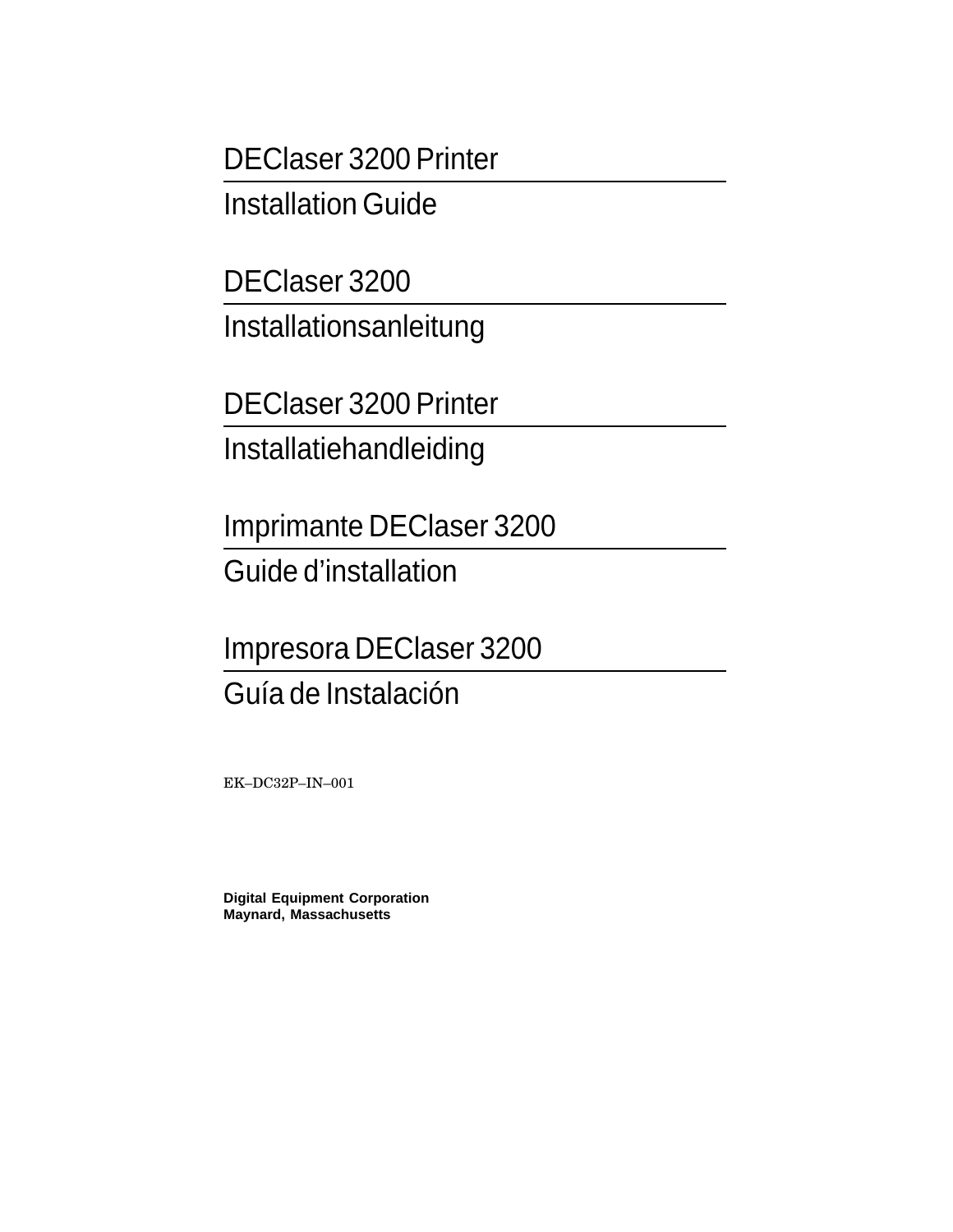## **First Printing, July 1991**

The information in this document is subject to change without notice and should not be construed as a commitment by Digital Equipment Corporation.

Digital Equipment Corporation assumes no responsibility for any errors that may appear in this document.

Any software described in this document is furnished under a license and may be used or copied only in accordance with the terms of such license. No responsibility is assumed for the use or reliability of software or equipment that is not supplied by Digital Equipment Corporation or its affiliated companies.

Restricted Rights: Use, duplication, or disclosure by the U.S. Government is subject to restrictions as set forth in subparagraph (c)(1)(ii) of the Rights in Technical Data and Computer Software clause at DFARS 252.227–7013.

© Digital Equipment Corporation 1991. All rights reserved. Printed in U.S.A.

The Reader's Comments form at the end of this document requests your critical evaluation to assist in preparing future documentation.

The following are trademarks of Digital Equipment Corporation: DEClaser, VAX, VAX DOCUMENT, and the DIGITAL logo.

S1588

This document was prepared with VAX DOCUMENT, Version 1.2.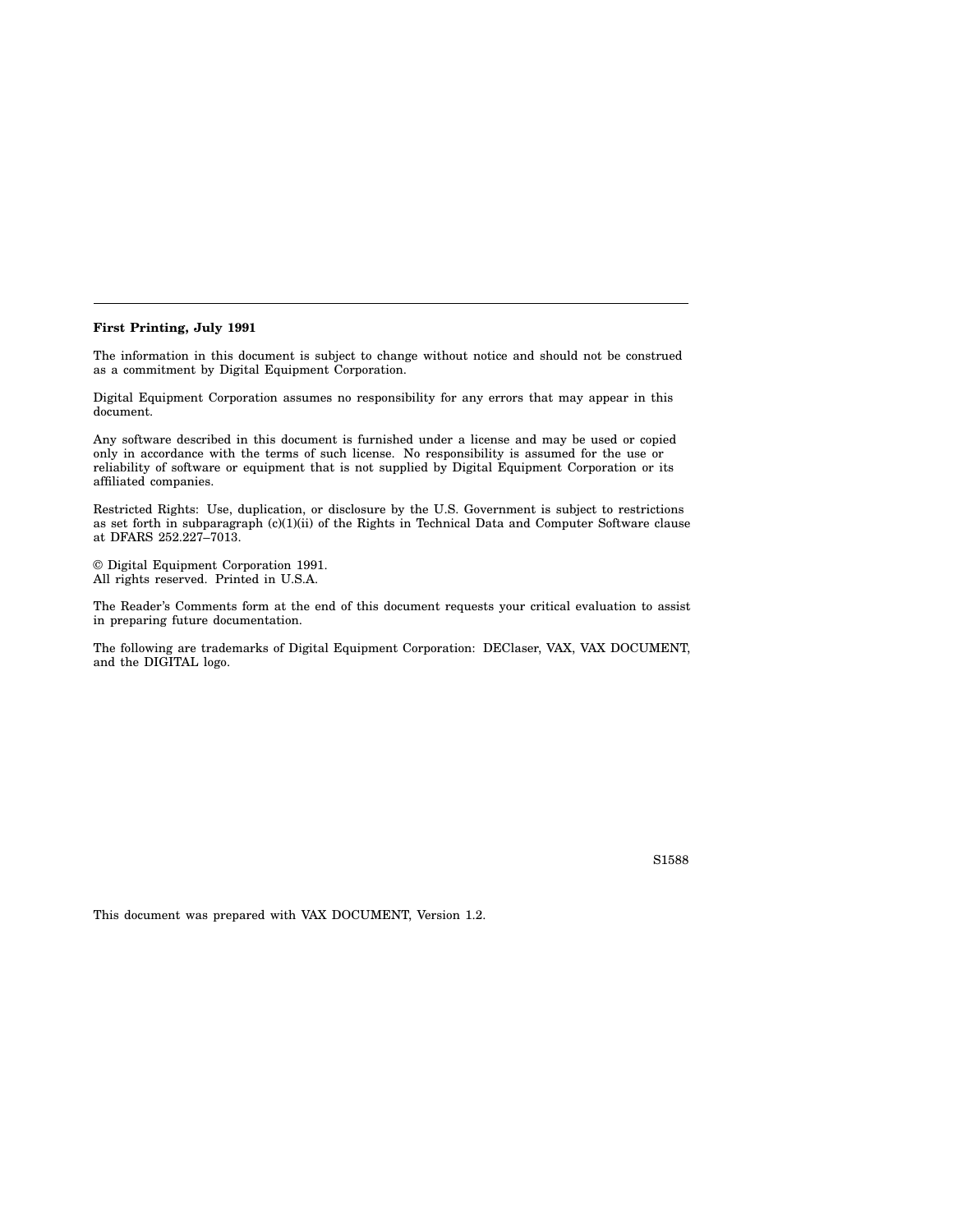Copyright © 1991 Digital Equipment Corporation

Dieses Werk ist urheberrechtlich geschützt.

Alle Rechte bleiben Digital Equipment vorbehalten. Jede Form der Vervielfältigung bedarf der vorherigen Zustimmung von Digital Equipment.

In diesem Handbuch beschriebene oder genannte Software-Programme dürfen nur aufgrund und im Rahmen einer Lizenzvereinbarung benutzt werden.

Digital Equipment übernimmt keine Haftung für die Anwendbarkeit und Zuverlässigkeit von Software, die auf Fremdhardware benutzt wird, die nicht von Digital Equipment geliefert wurde.

Folgende Bezeichnungen sind Warenzeichen der Digital Equipment Corporation: DEClaser, VAX, VAX DOCUMENT, und das DIGITAL logo.

## **Juillet 1991**

Les renseignements contenus dans le présent document peuvent être modifiés sans préavis et n'engagent aucunement Digital Equipment Corporation. Digital Equipment Corporation décline toute responsabilité quant aux erreurs qui pourraient s'être glissées dans le document.

Tout logiciel décrit dans le présent document est fourni en vertu d'une licence d'utilisation et ne peut être utilisé ou reproduit que conformément aux termes de cette licence.

Digital Equipment Corporation et ses filiales ne peuvent être tenues responsables du fonctionnement ni de la fiabilité de logiciels utilisés sur de l'équipement fourni par des tiers.

© Digital Equipment Corporation 1991. Tous droits réservés. Imprimé aux États-Unis.

Quelques marques de commerce de Digital Equipment Corporation: DEClaser, VAX, VAX DOCUMENT, et le logo de DIGITAL.

S1588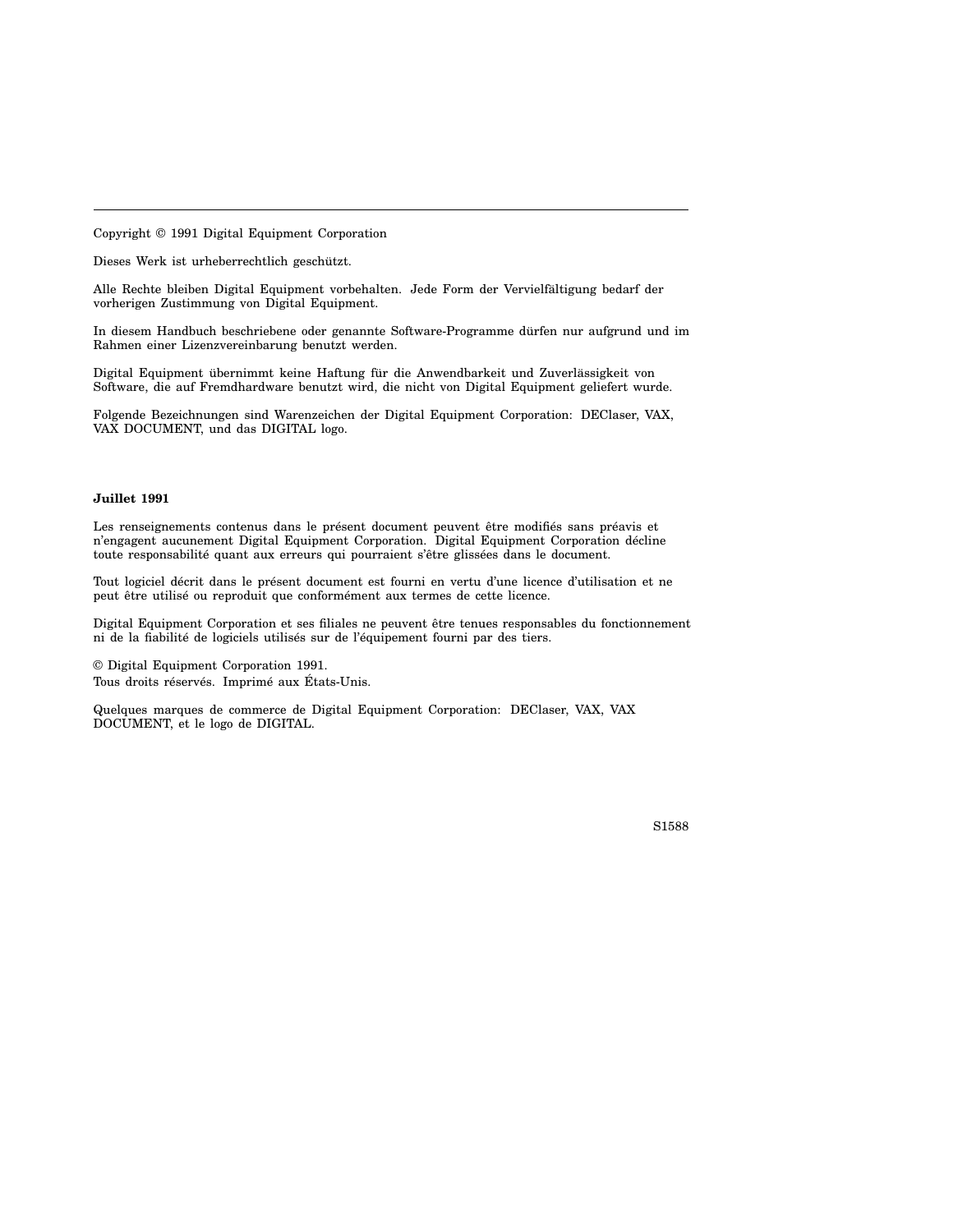**FCC NOTICE:** This equipment generates and uses radio frequency energy and if not installed and used properly, that is, in strict accordance with the manufacturer's instructions, may cause interference to radio and television reception. It has been type tested and found to comply with the limits for a Class B computing device in accordance with the specifications in Subpart J of Part 15 of FCC Rules, which are designed to provide reasonable protection against such interference in a residential installation. However, there is no guarantee that interference will not occur in a particular installation. If this equipment does cause interference to radio or television reception, which can be determined by turning the equipment off and on, the user is encouraged to try to correct the interference by one or more of the following methods.

- Reorient the receiving antenna.
- Relocate the computer or peripheral with respect to the receiver.
- Move the computer or peripheral away from the receiver.
- Plug the computer or peripheral into a different outlet so that they are on different branch circuits than the receiver.

If necessary, the user should consult the dealer or an experienced radio/television technician for additional suggestions. The user may find the booklet *How to Identify and Resolve Radio/TV Interference Problems*, prepared by the Federal Communications Commission, helpful. This booklet is available from the U.S. Government Printing Office, Washington, DC 20402, Stock No. 004–000–00345–4.

To meet FCC requirements, a shielded parallel cable is required to connect the device to a personal computer or other Class B device.

Cet équipement est conforme aux précisions de la norme CEE 82/499 sur la prévention et l'élimination des perturbations radioélectriques.

**Règlement sur le brouillage radioélectrique au Canada:** Cet appareil numérique respecte les limites de rayonnement de bruits radioélectriques applicables aux appareils numériques de classe B, prévues au Règlement sur le brouillage radioélectrique du ministère des Communications du Canada.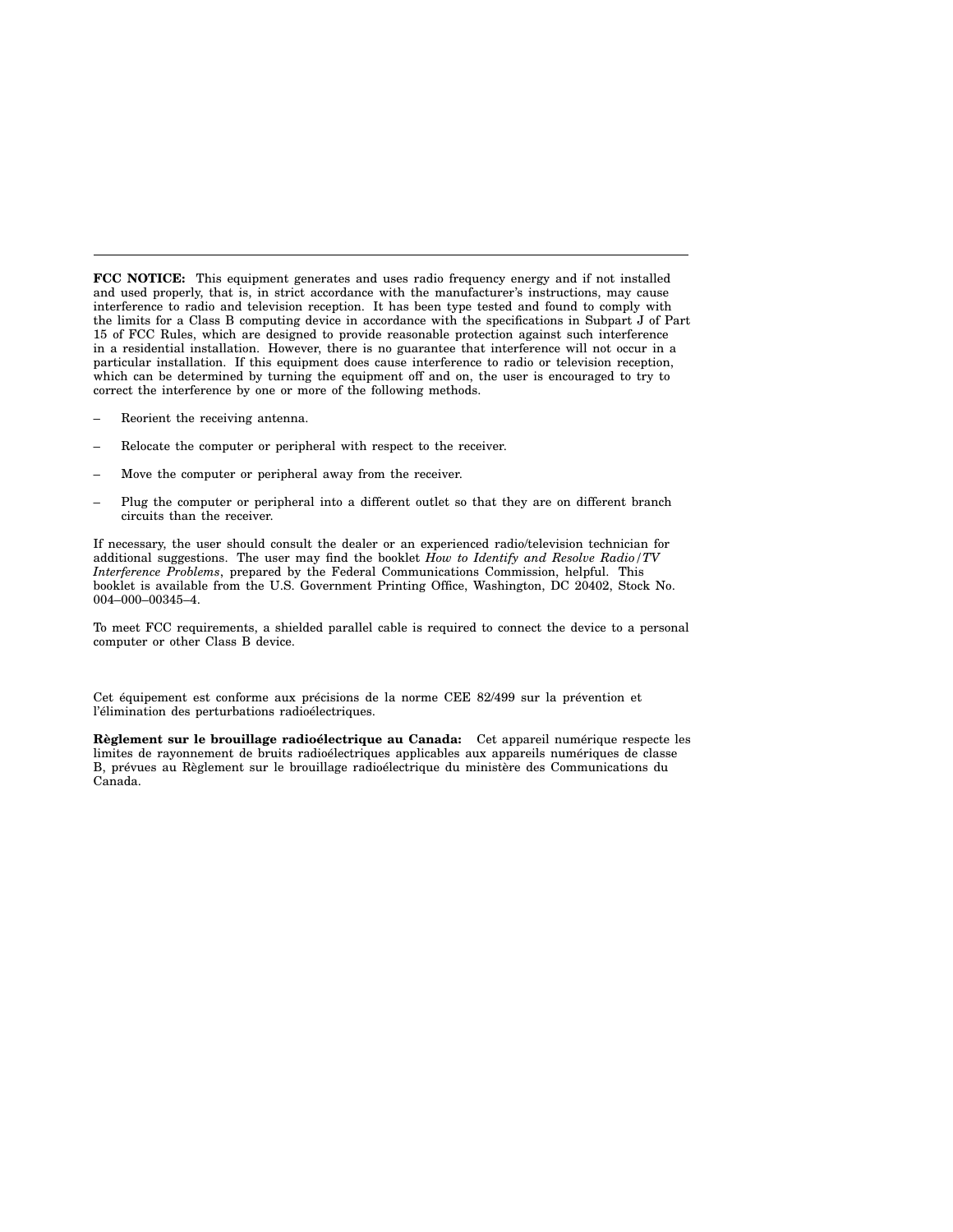The printer's top cover must not be open for more than 10 minutes at a time. Excessive exposure to light affects the photoreceptive drum.

**Achtung**

Lassen Sie die obere Abdeckung nicht länger als 10 Minuten geöffnet. Andernfalls wird die Photoleitertrommel beschädigt.

**Let op**

Het bovendeksel van de printer mag niet langer dan 10 minuten open blijven staan. Door overmatige blootstelling aan licht kan de lichtgevoelige drum worden beschadigd.

**Attention**

Le capot de l'imprimante ne doit pas être laissé ouvert pendant plus de 10 minutes. Une exposition excessive à la lumière endommage le tambour photoconducteur.

**Aviso**

1

La cubierta superior de la impresora no debe estar abierta más de 10 minutos cada vez que se use. Una exposición excesiva a la luz afecta al tambor fotorreceptor.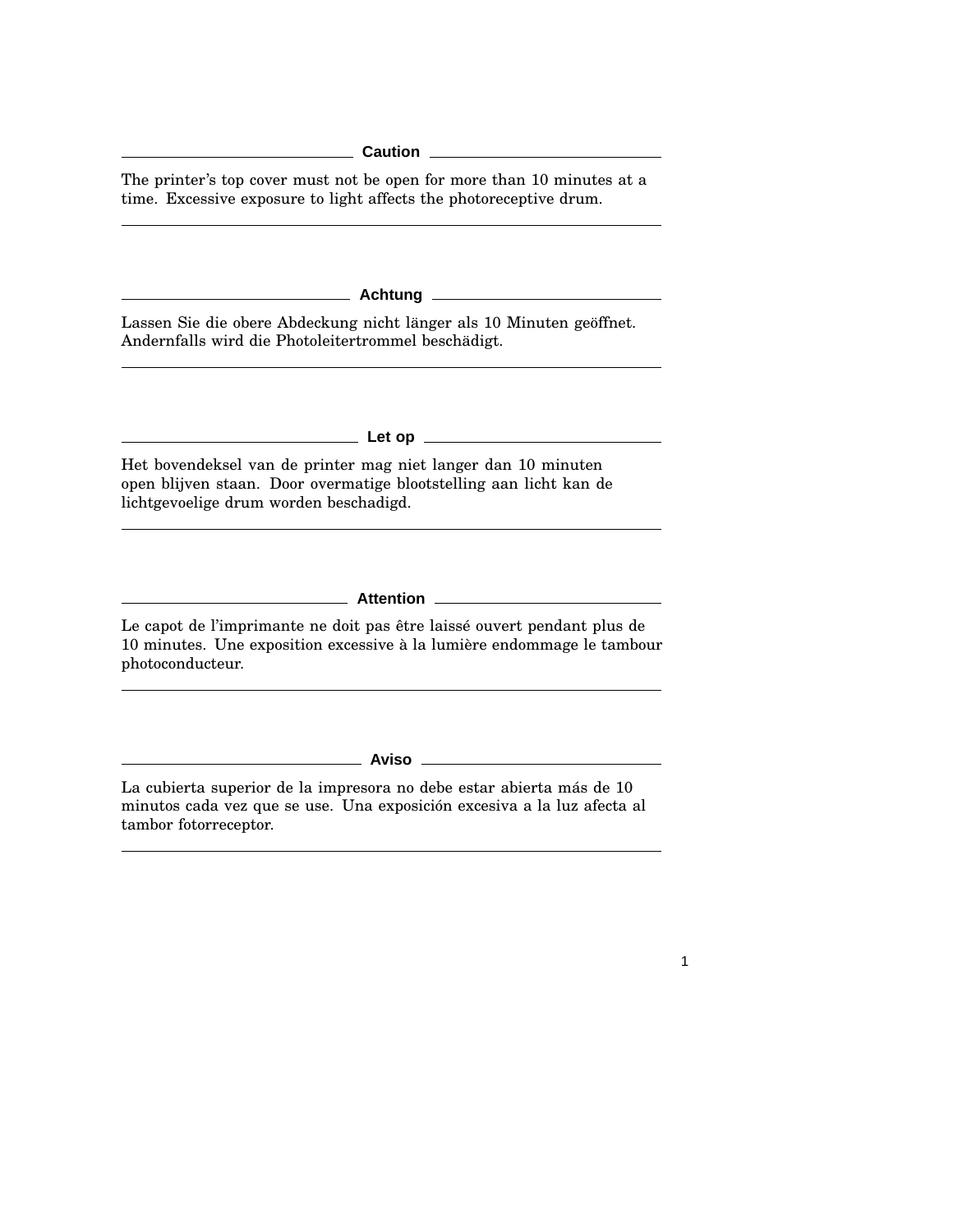|   | Inventory                  |   |                                      |
|---|----------------------------|---|--------------------------------------|
| O | Printer                    | 6 | Serial interface cable               |
| 2 | Developer cartridge        | ❺ | Paper cassette                       |
| ❸ | Toner cartridge            | ❼ | Documentation                        |
| ❹ | Power cord                 | ❸ | Operator panel overlay (non-English) |
|   | <b>Bestandteile</b>        |   |                                      |
| O | Drucker                    | 6 | Serielles Schnittstellenkabel        |
| Ø | Entwicklerkassette         | 6 | Papierkassette                       |
| ❸ | Tonerkassette              | ❼ | Dokumentation                        |
| ❹ | Netzkabel                  | ❸ | Aufkleber für das Bedienungsfeld     |
|   | Onderdelen                 |   |                                      |
| 0 | Printer                    | 6 | Seriële interface-kabel              |
| 9 | Ontwikkelaarcassette       | 6 | Papiercassette                       |
| Յ | Tonercassette              | ❼ | Documentatie                         |
| ❹ | Stroomsnoer                | ❸ | Sjabloon voor het bedieningspaneel   |
|   | Matériel reçu              |   |                                      |
| O | Imprimante                 | ❺ | Câble d'interface série              |
| Ø | Cartouche de développement | ❻ | Cassette papier                      |
| Յ | Cartouche de toner         | ⋒ | Documentation                        |
| Ø | Cordon d'alimentation      | ❸ | Réglette de panneau de contrôle      |
|   | Inventario                 |   |                                      |
| 0 | Impresora                  | ❺ | Cable de la interfaz serie           |
| 0 | Cartucho relevador         | 6 | Cassette de papel                    |
| € | Cartucho del tóner         | 0 | Documentación                        |
| Ø | Cable de alimentación      | ❸ | Plantilla para el panel del operador |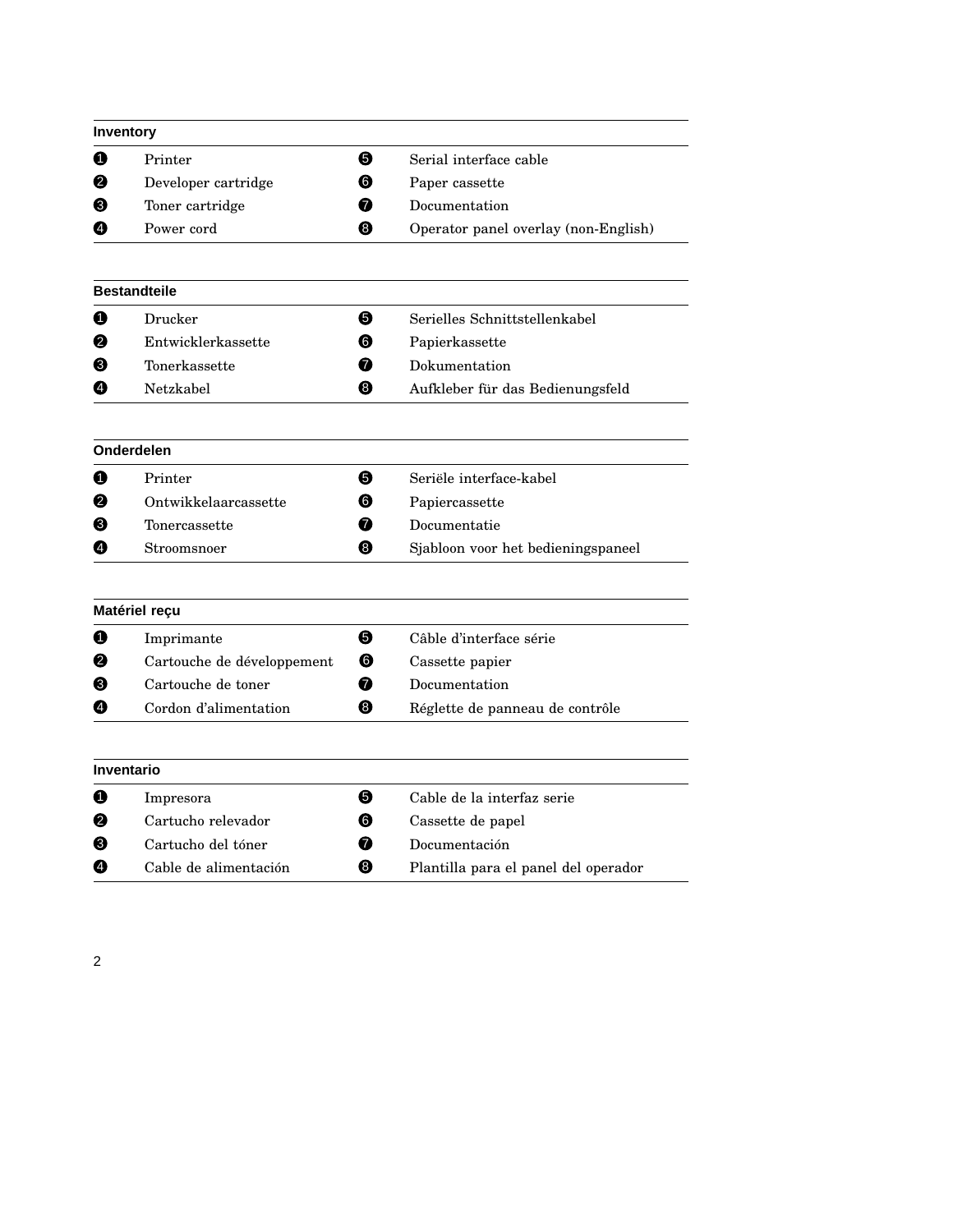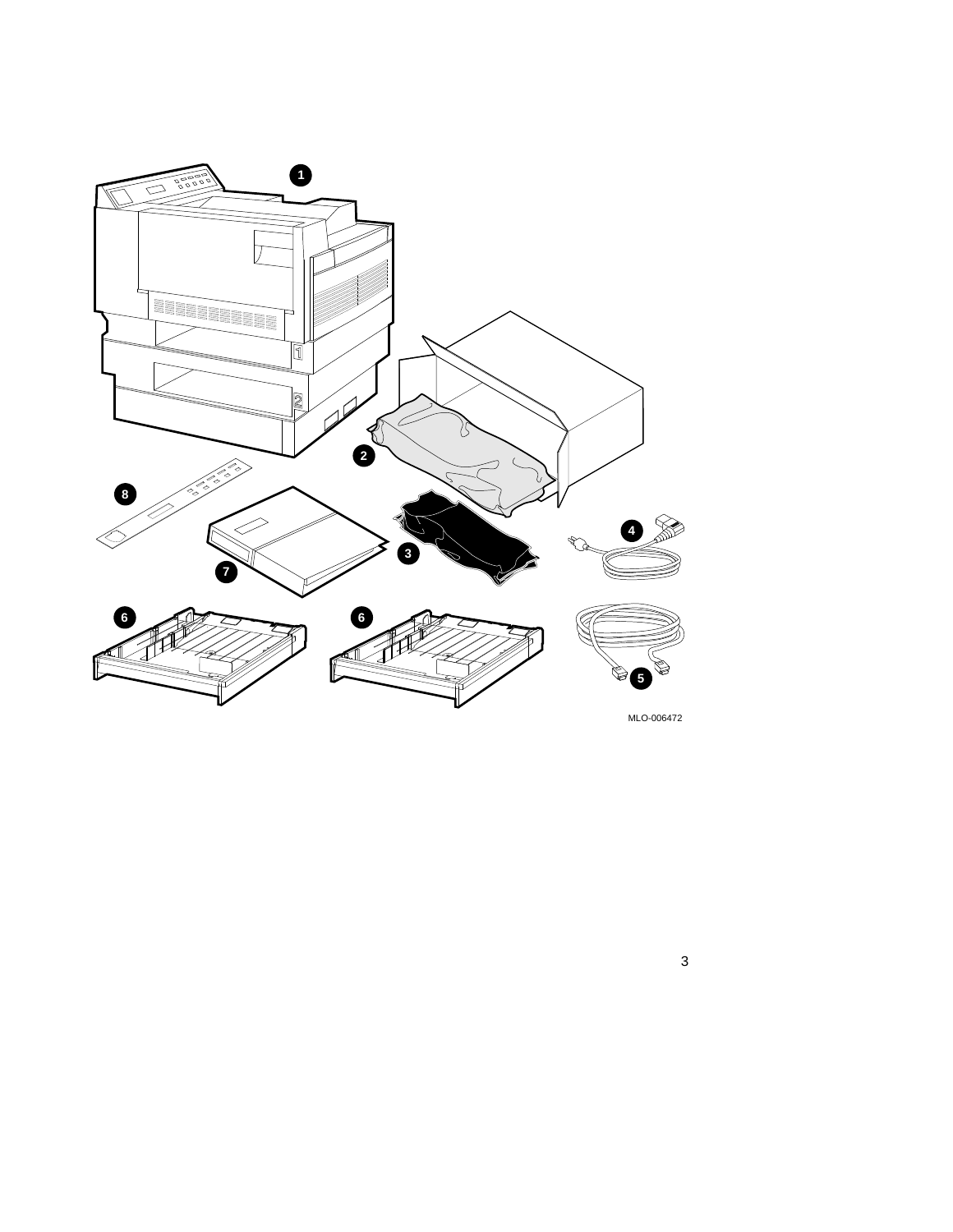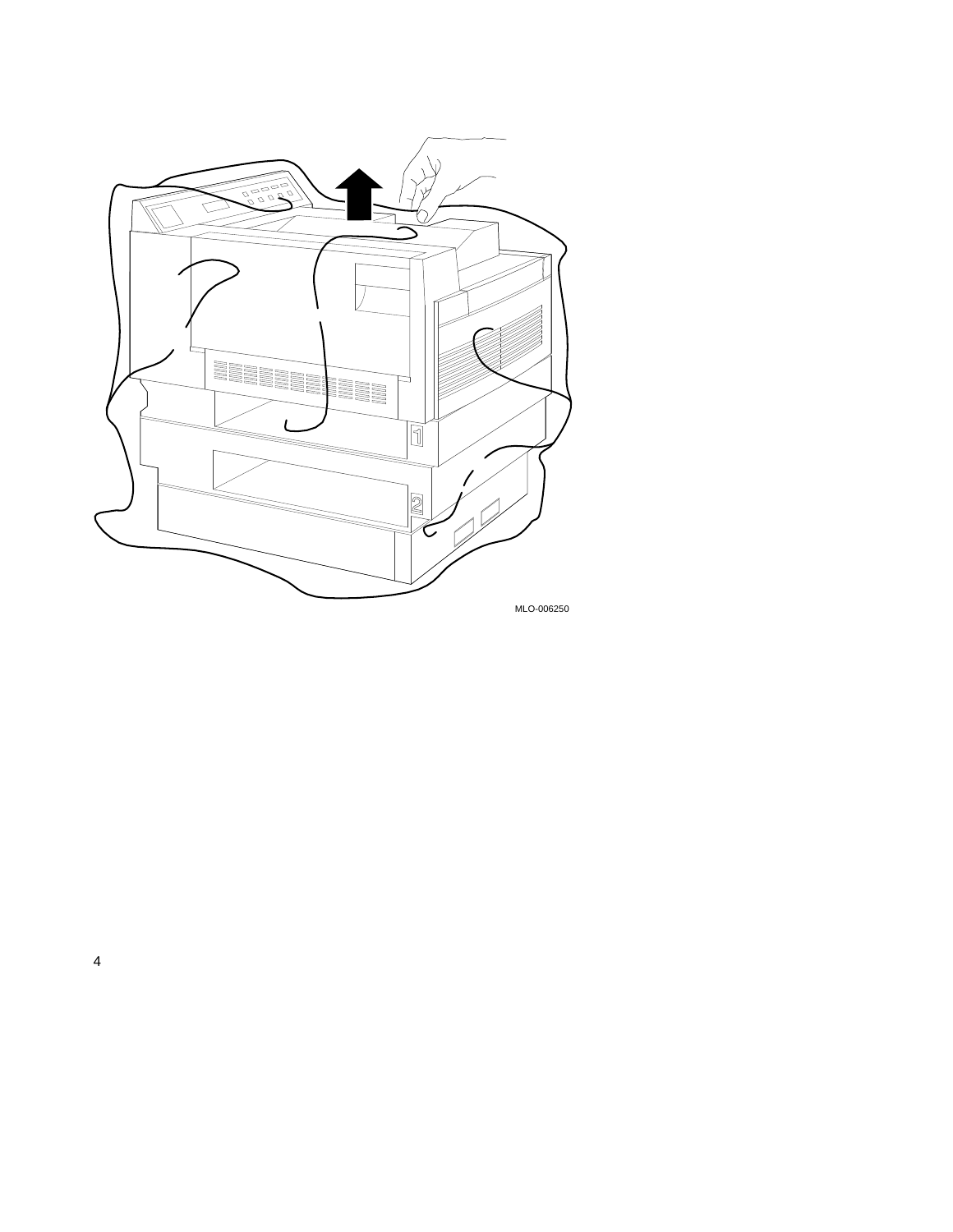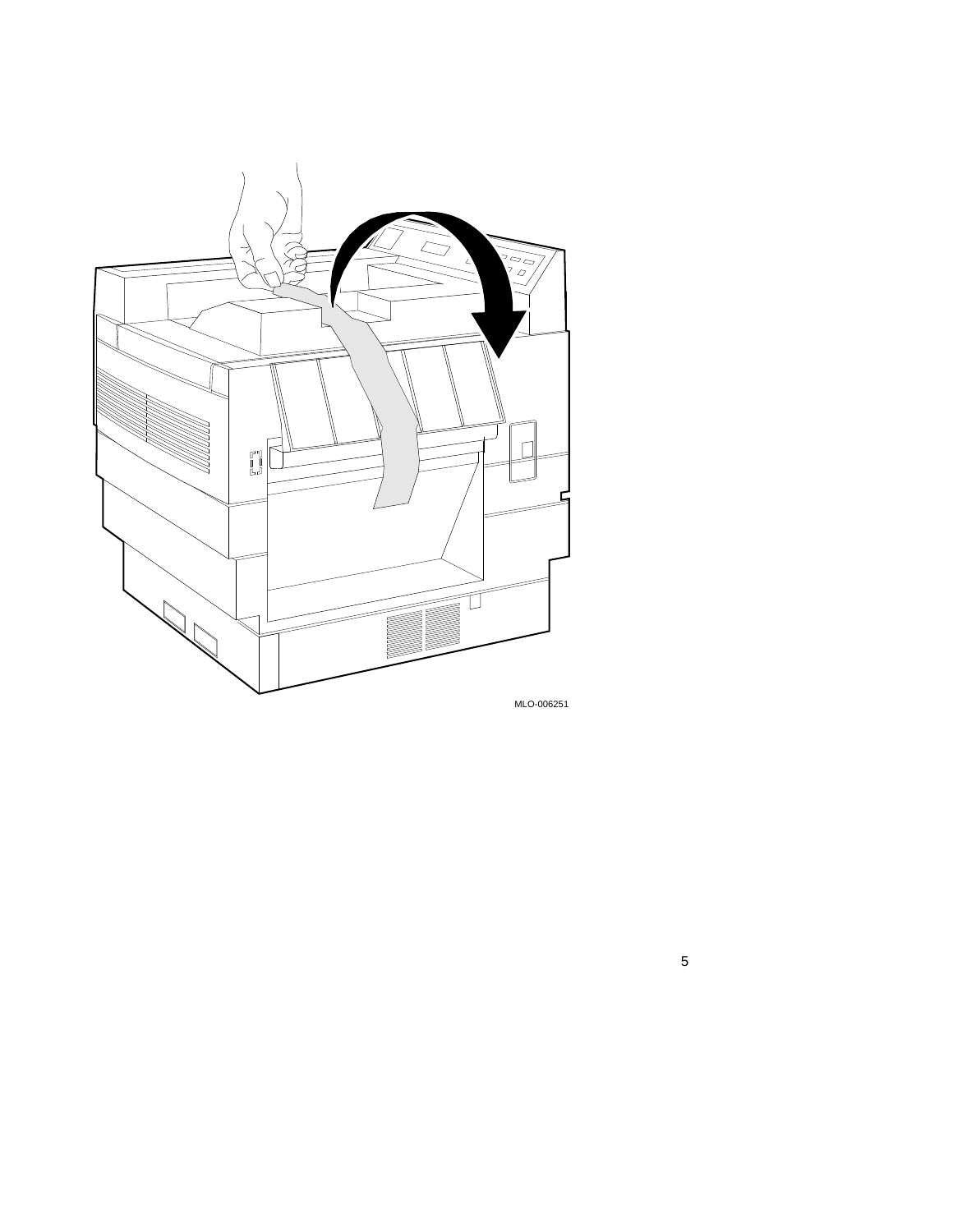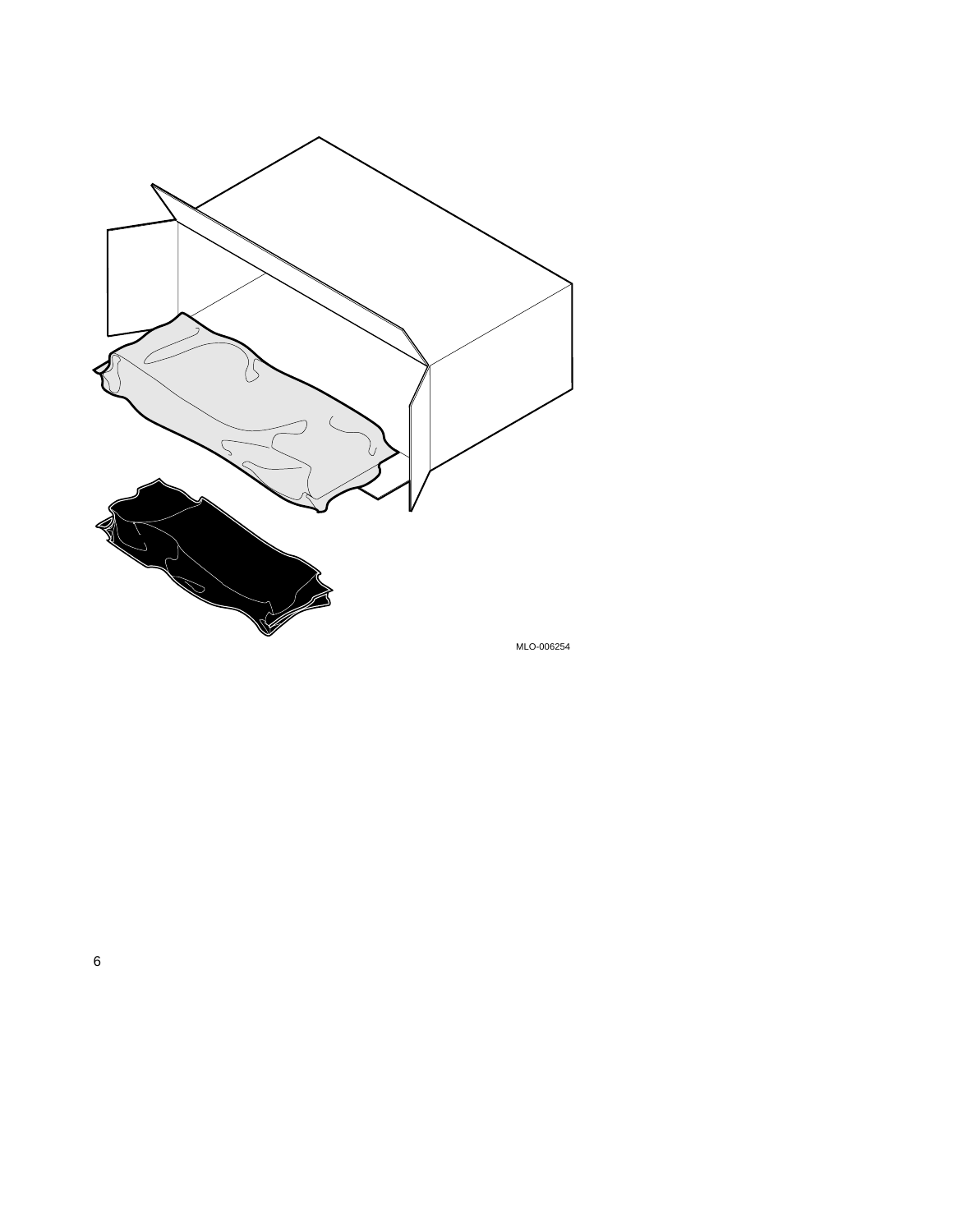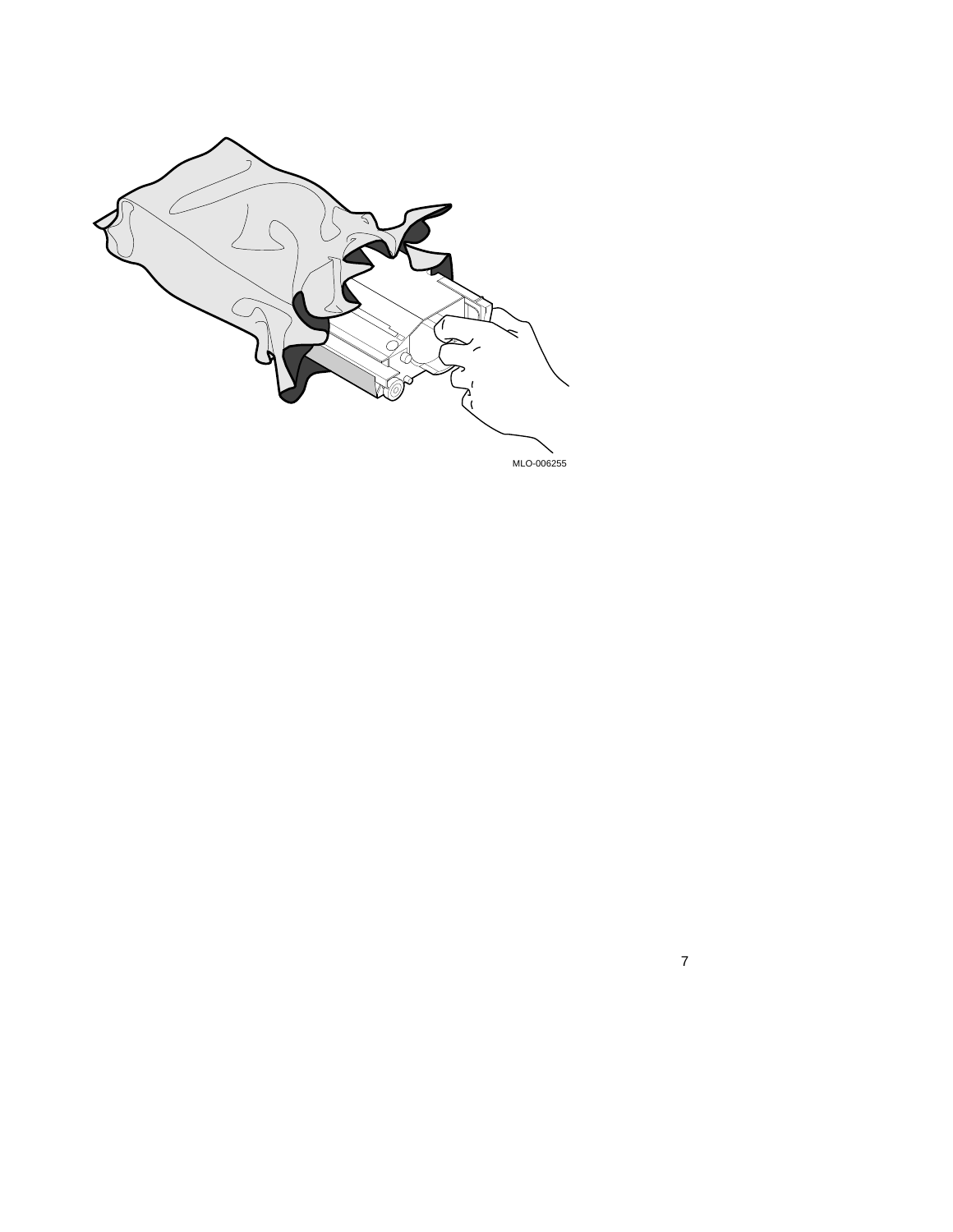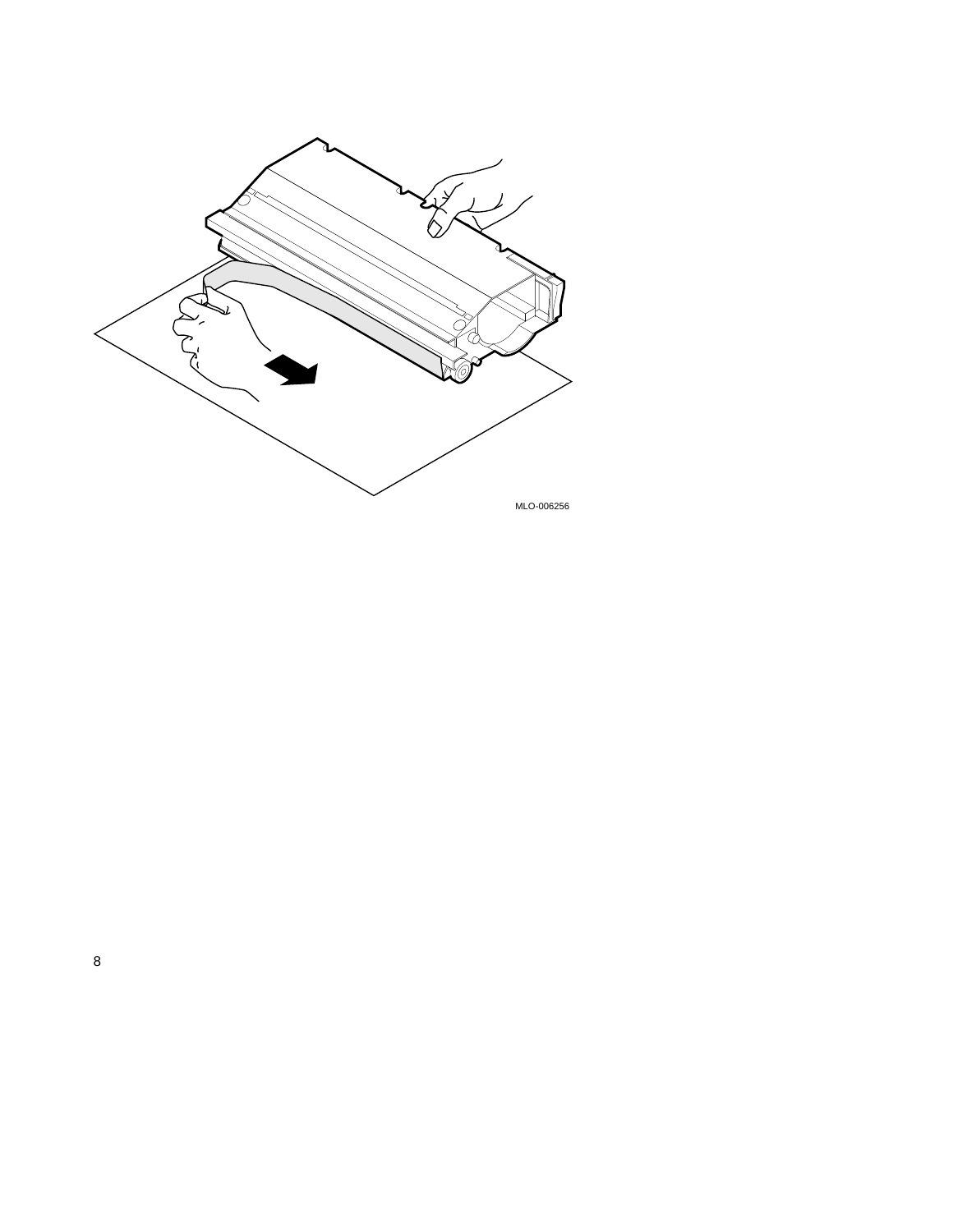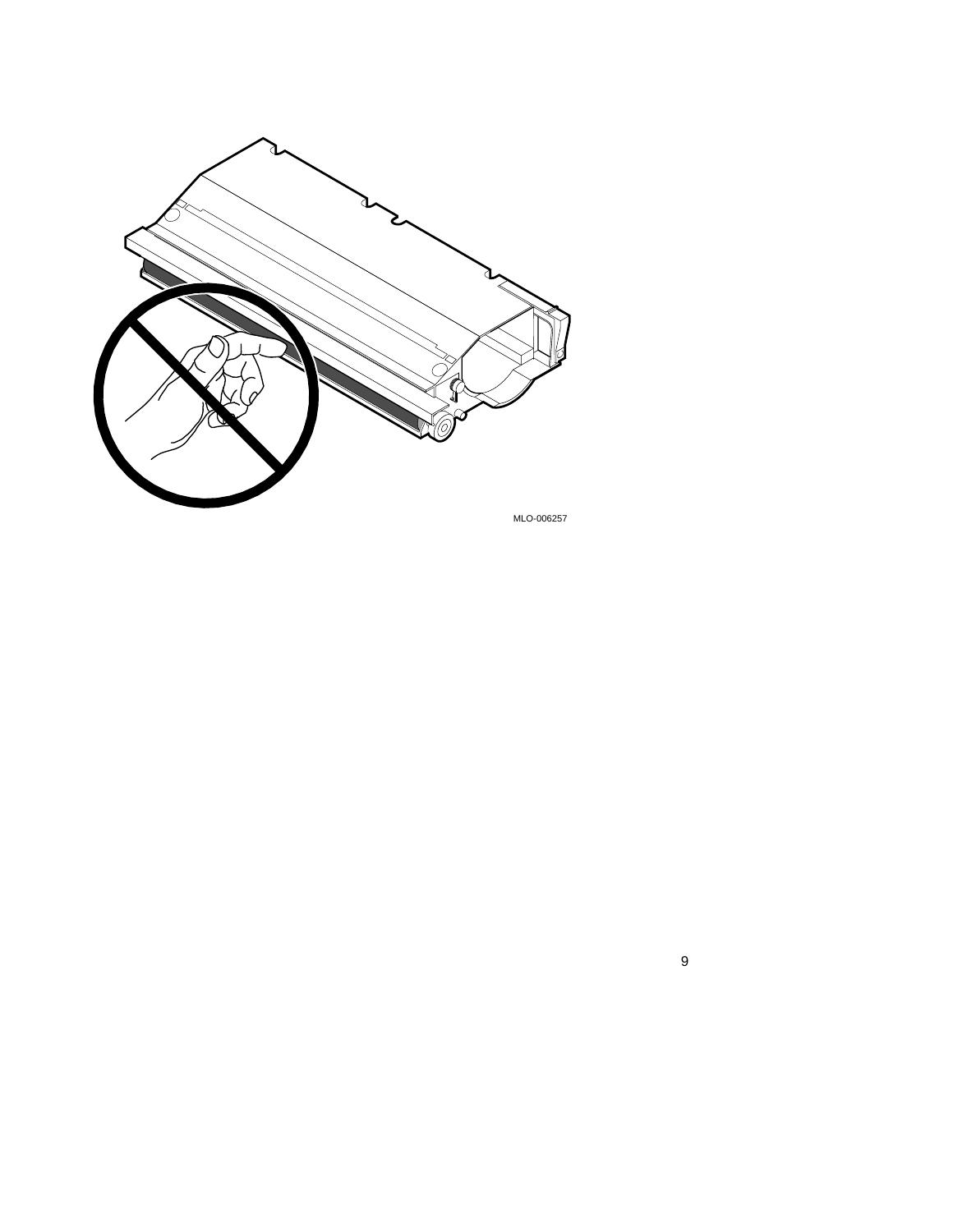| $\Box \quad \Box \quad \Box \quad \Box \quad \Box$<br>$\Box$<br>$\Box$ $\Box$<br>$\Box$<br>$\Box$ |            |
|---------------------------------------------------------------------------------------------------|------------|
|                                                                                                   | MLO-006252 |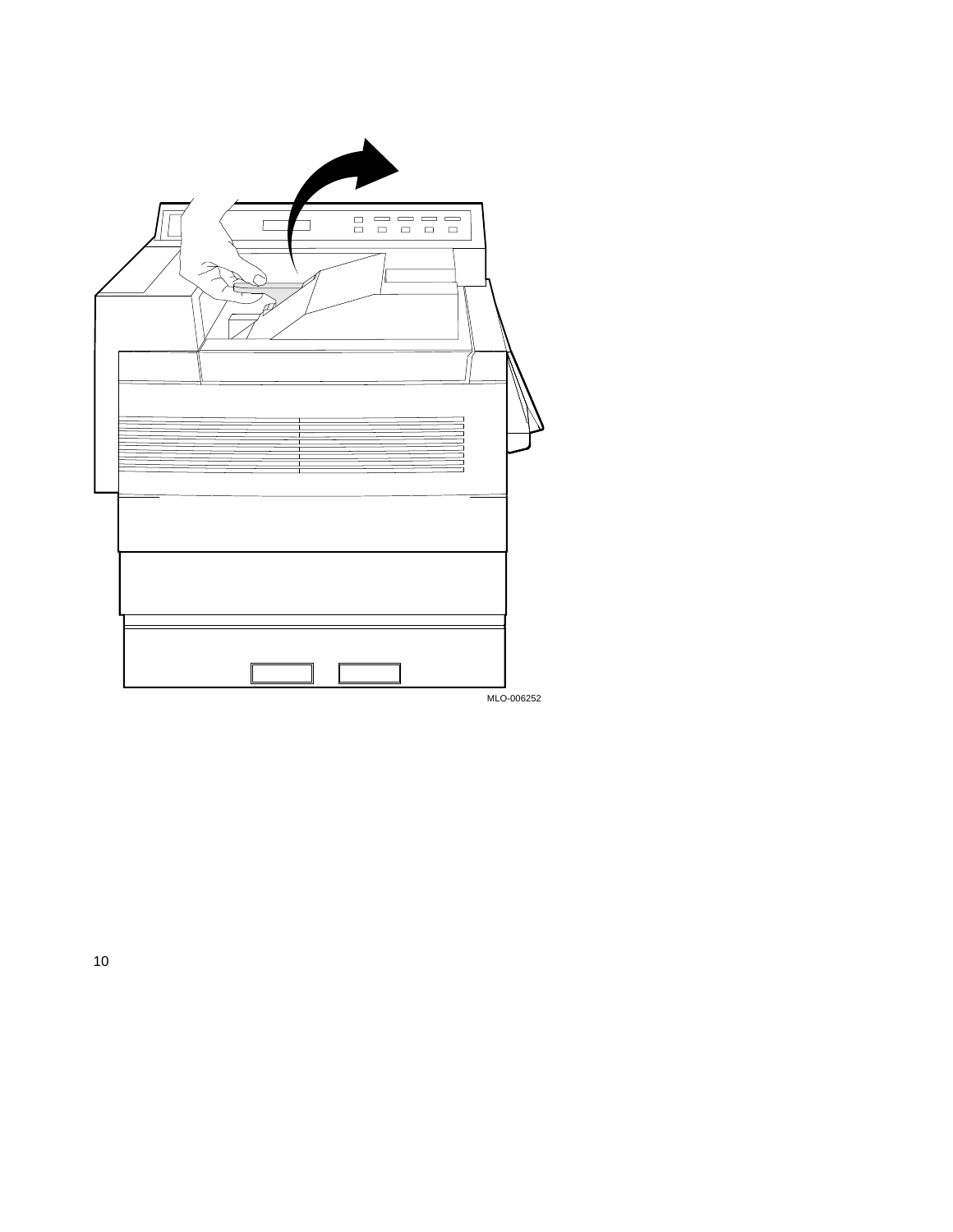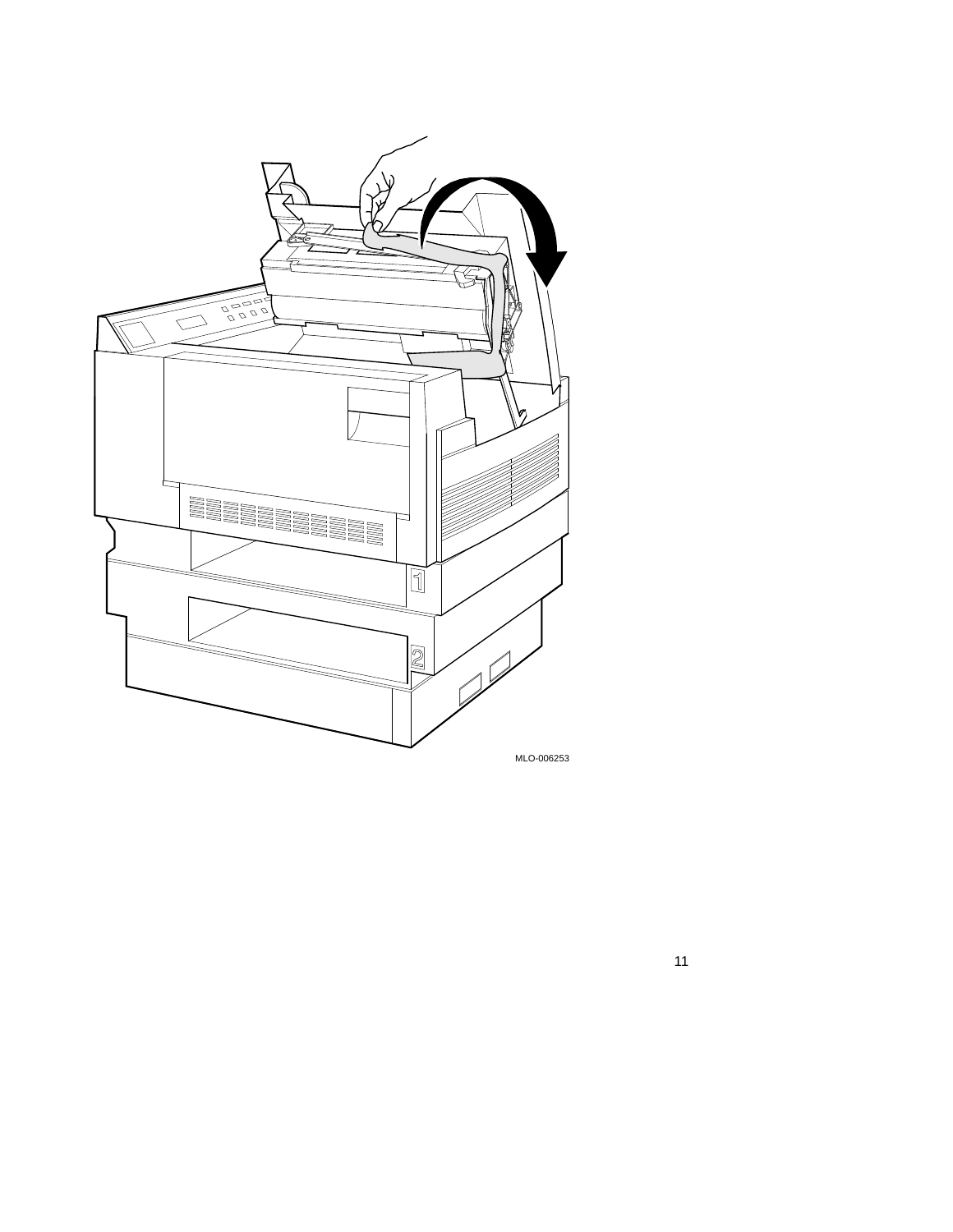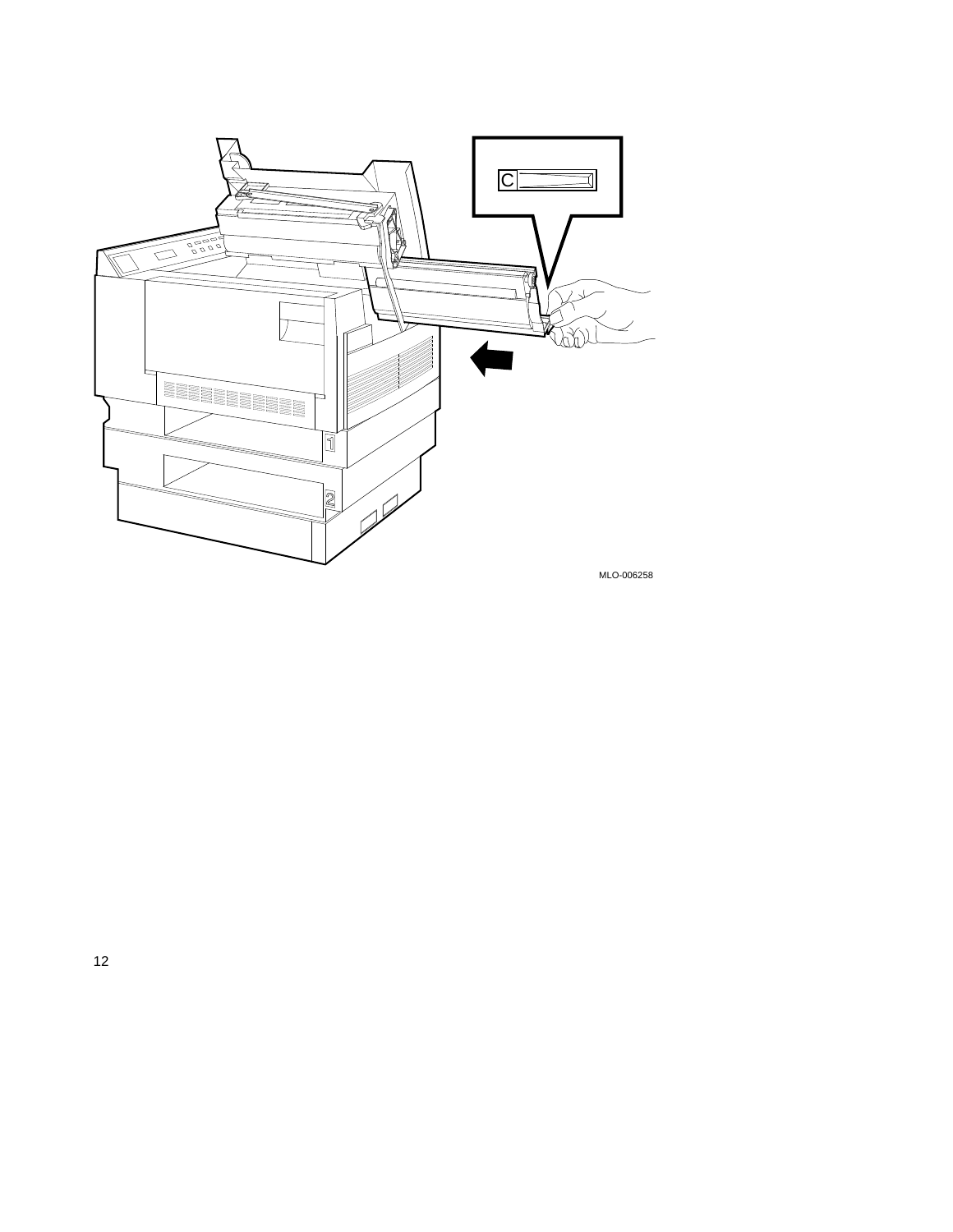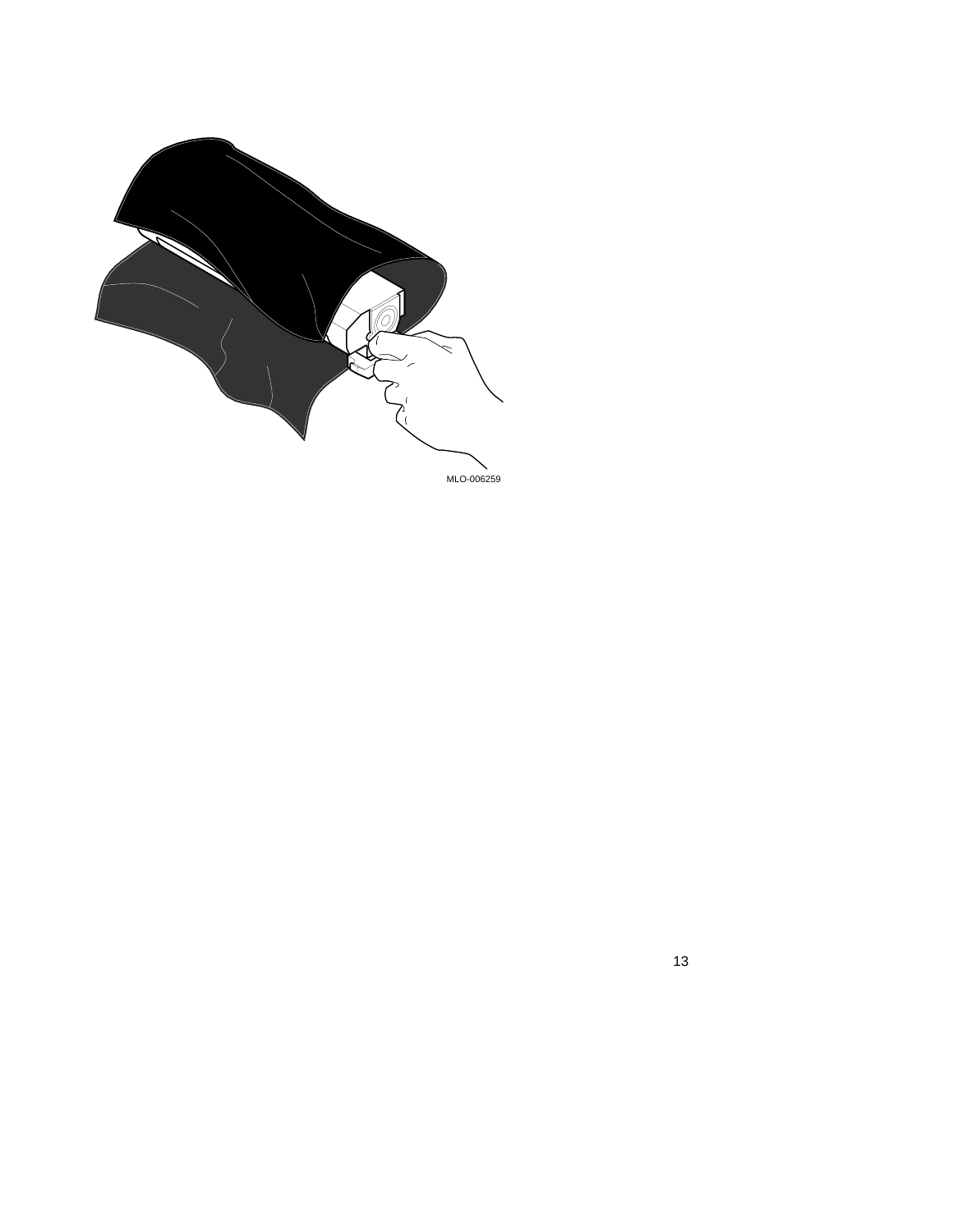Shake the toner cartridge vigorously several times to loosen the toner. Then, gently move the cartridge from side to side to distribute the toner evenly.

Schütteln Sie die Tonerkassette einige Male kräftig, damit sich der Toner lockert und von den Kassettenwänden löst. Neigen Sie anschließend die Tonerkassette leicht hin und her, damit sich der Toner gleichmäßig verteilt.

Schud de tonercassette goed heen en weer om de toner los te maken. Beweeg de cassette vervolgens voorzichtig op en neer om de toner gelijkmatig te verdelen.

Secouez plusieurs fois la cartouche de toner énergiquement, puis légèrement de gauche à droite afin de répandre le toner uniformément dans la cartouche.

Agitar enérgicamente el cartucho del tóner varias veces para soltar el tóner. Entonces, mover suavemente el cartucho de lado a lado para distribuir uniformemente el tóner.



MLO-006260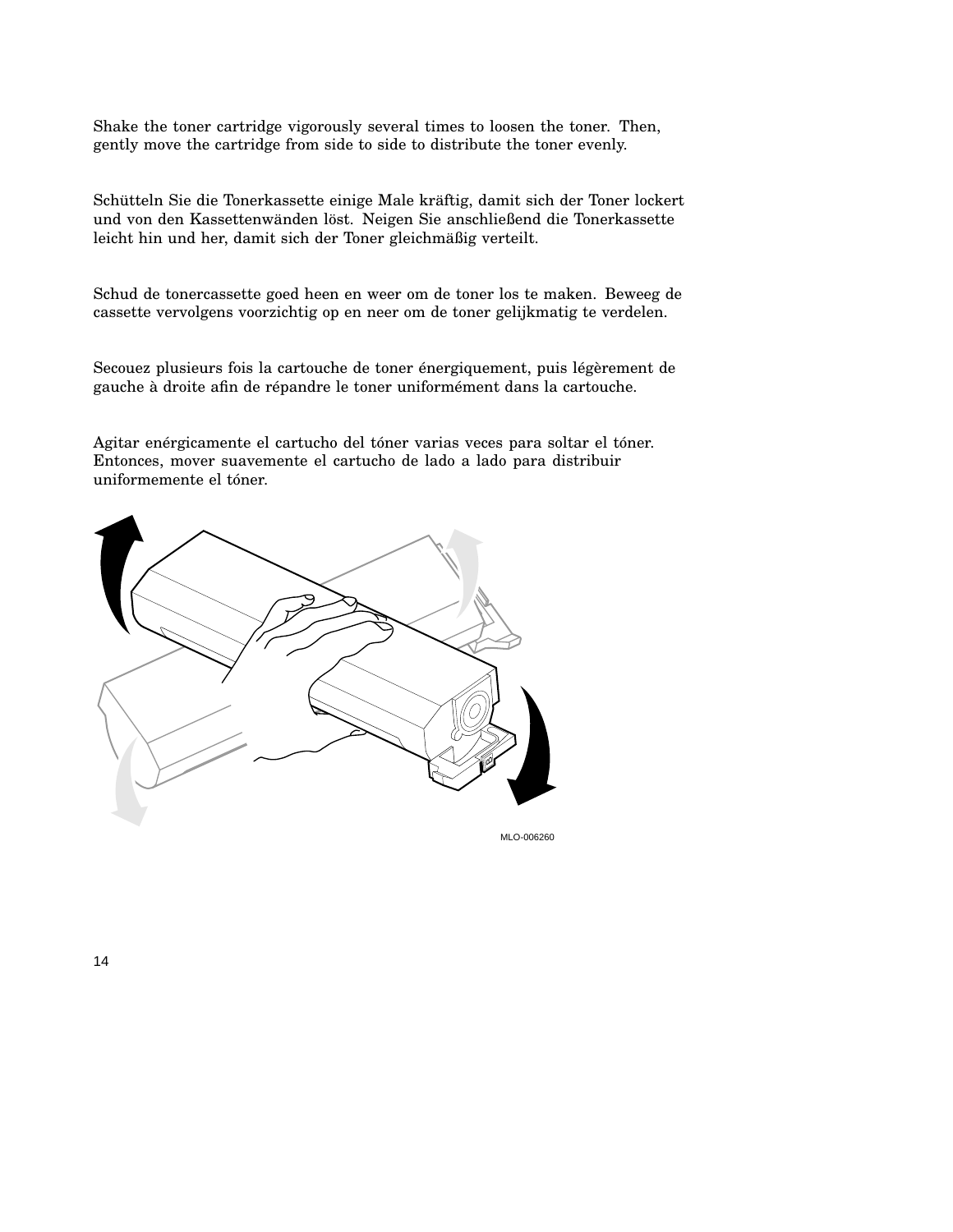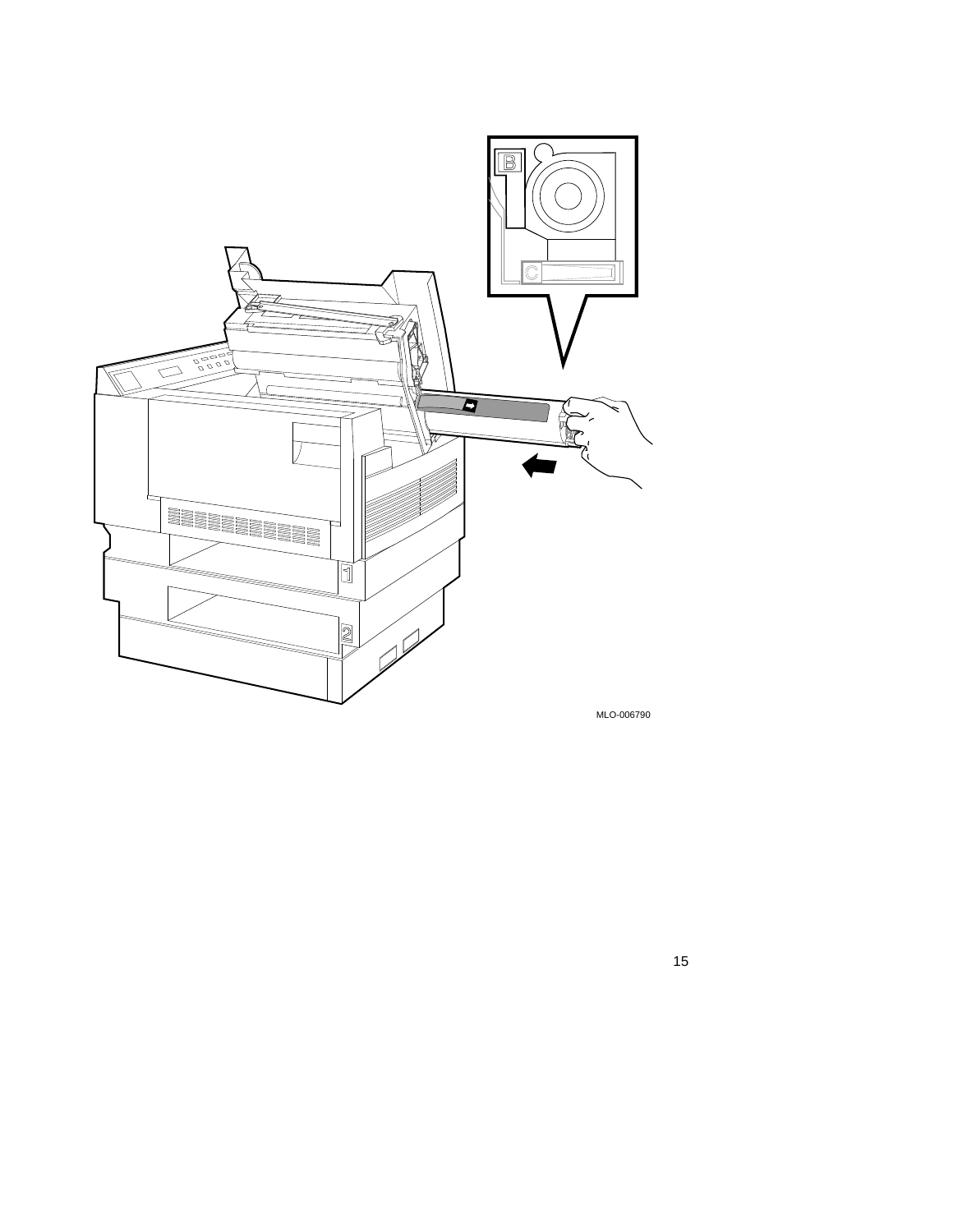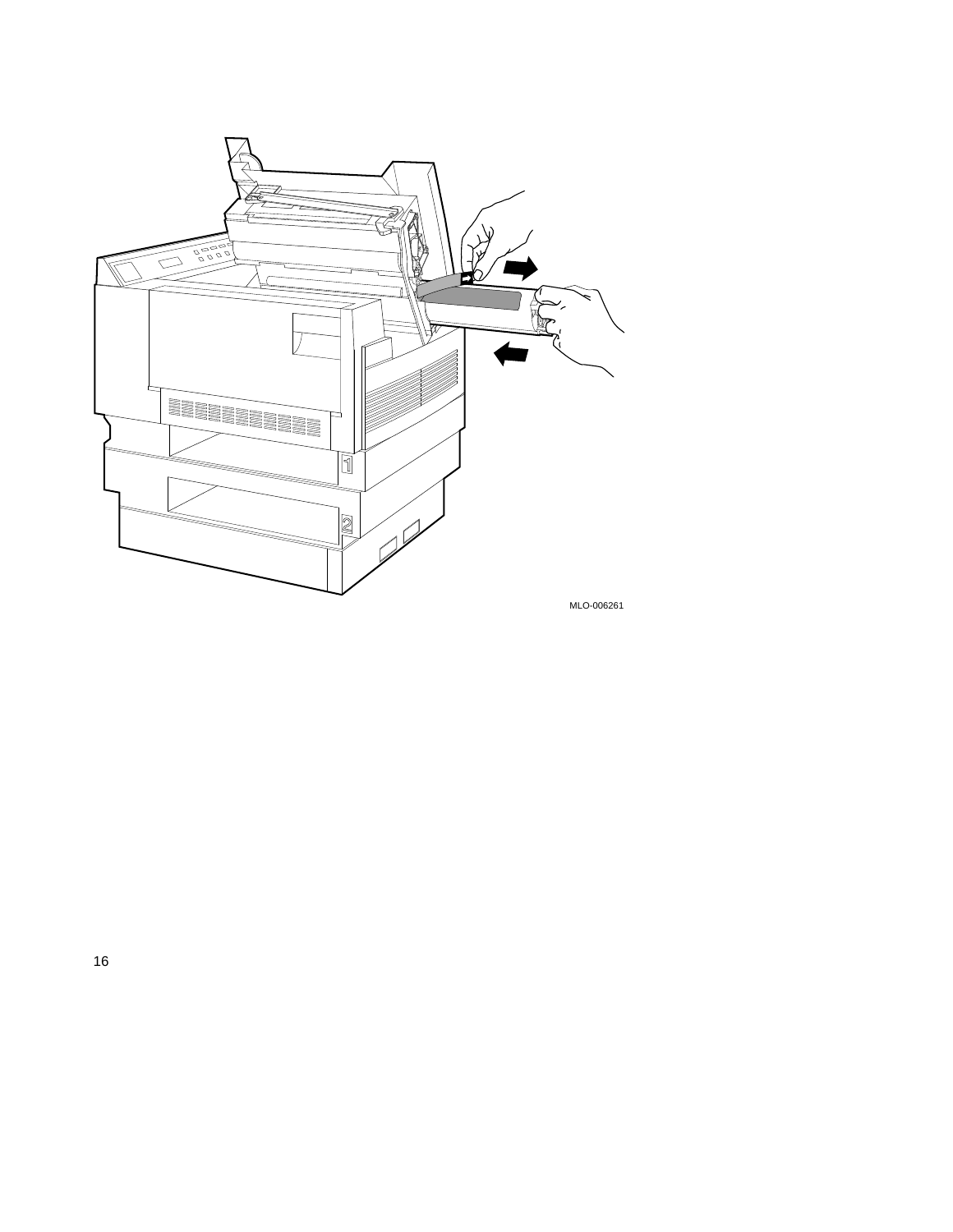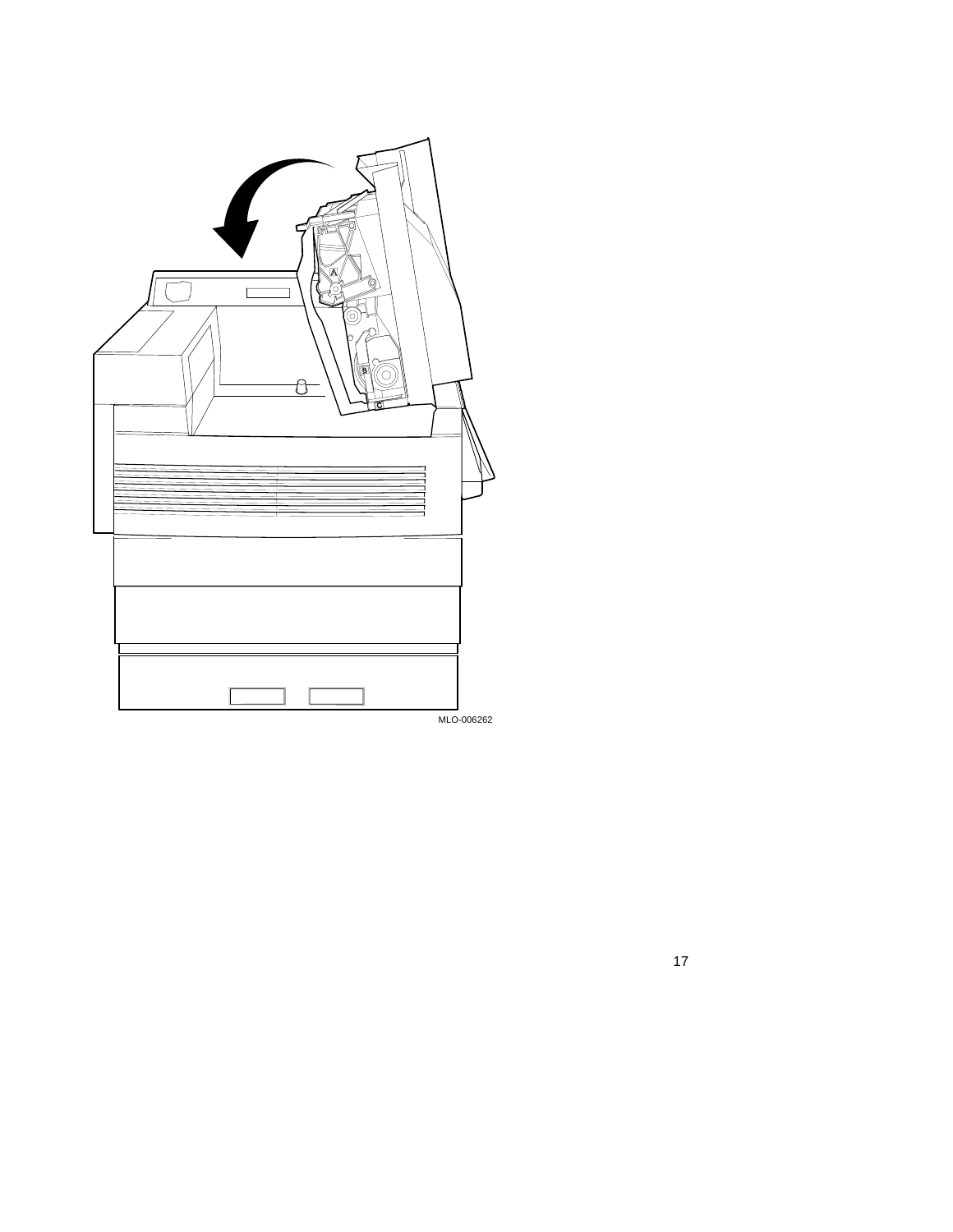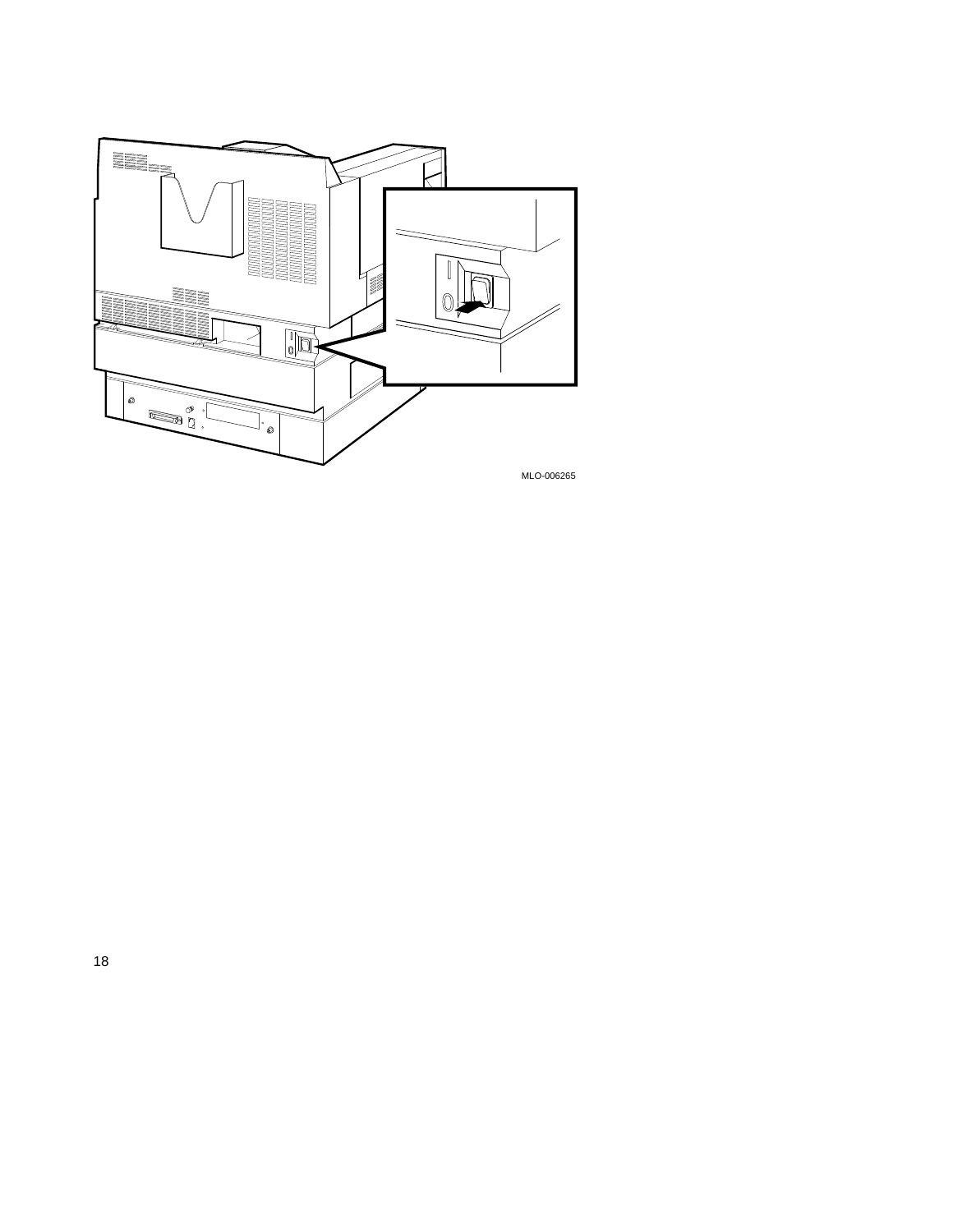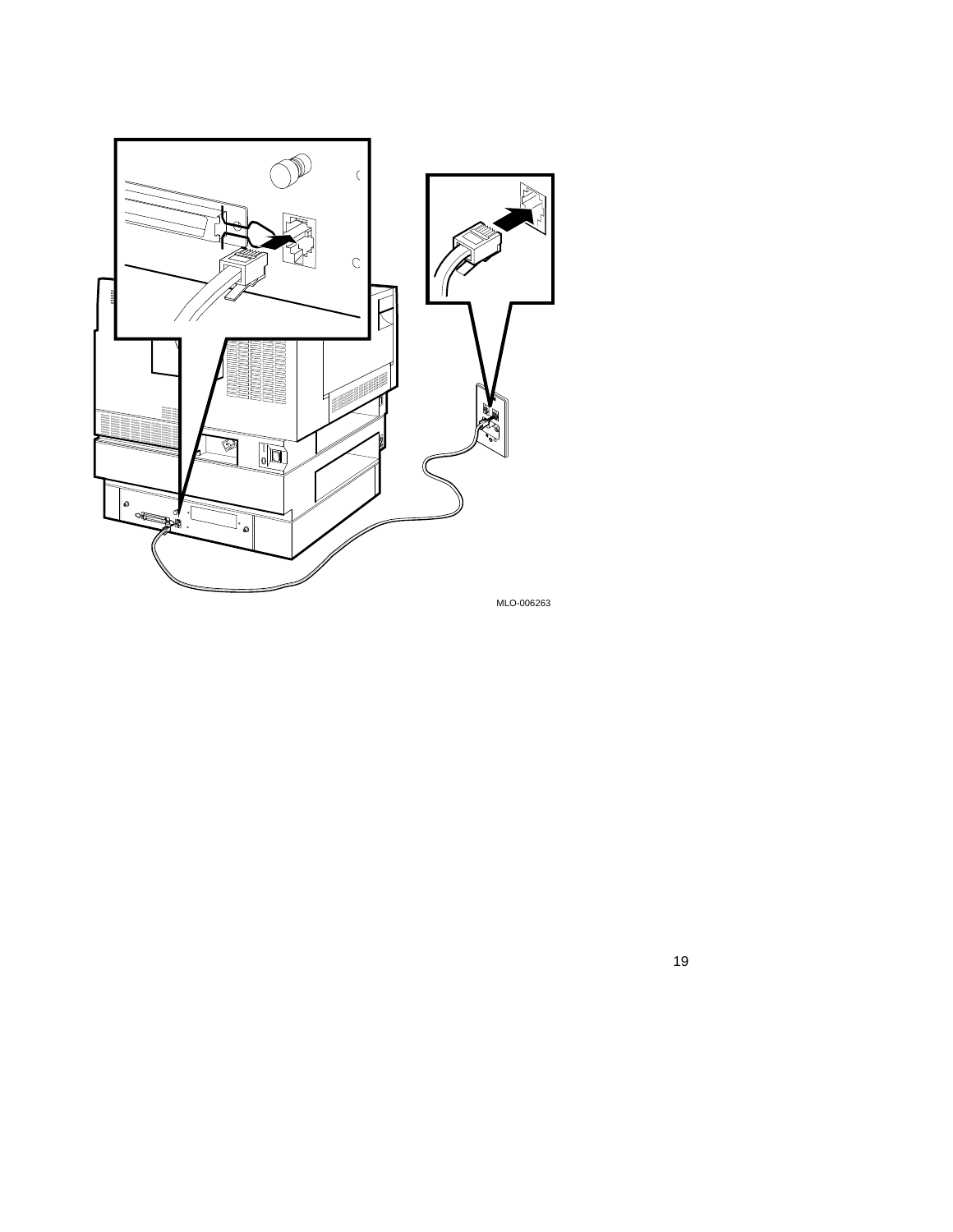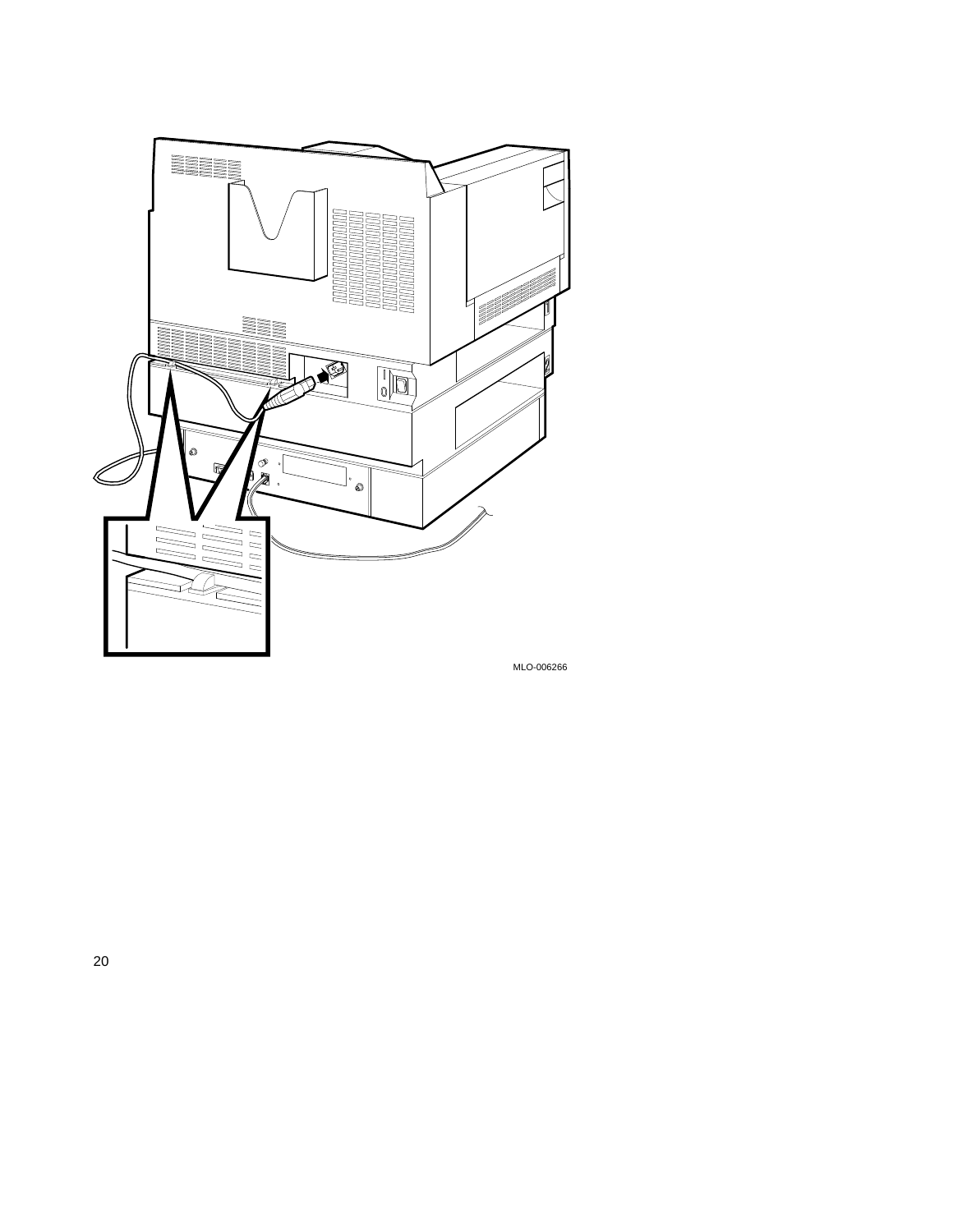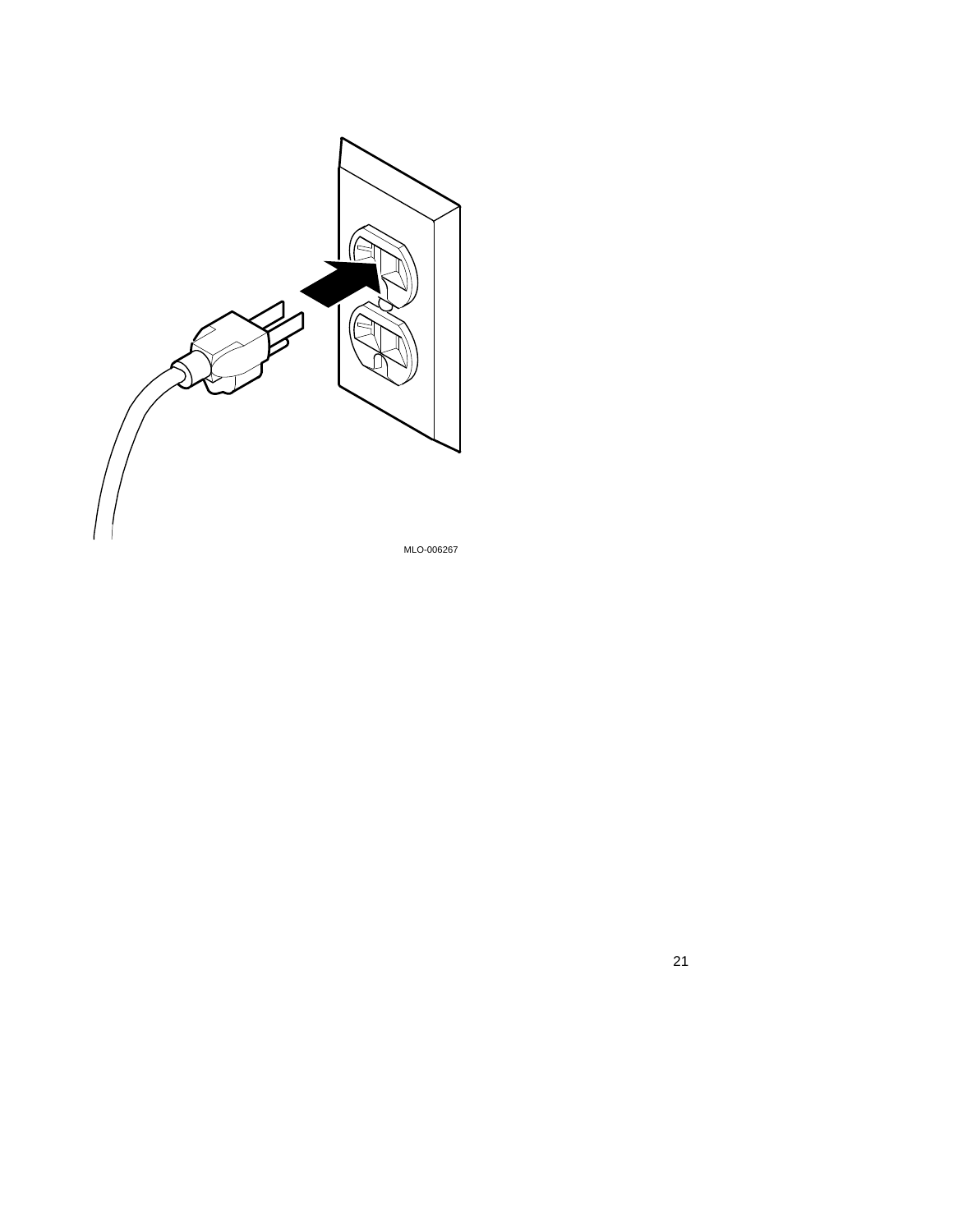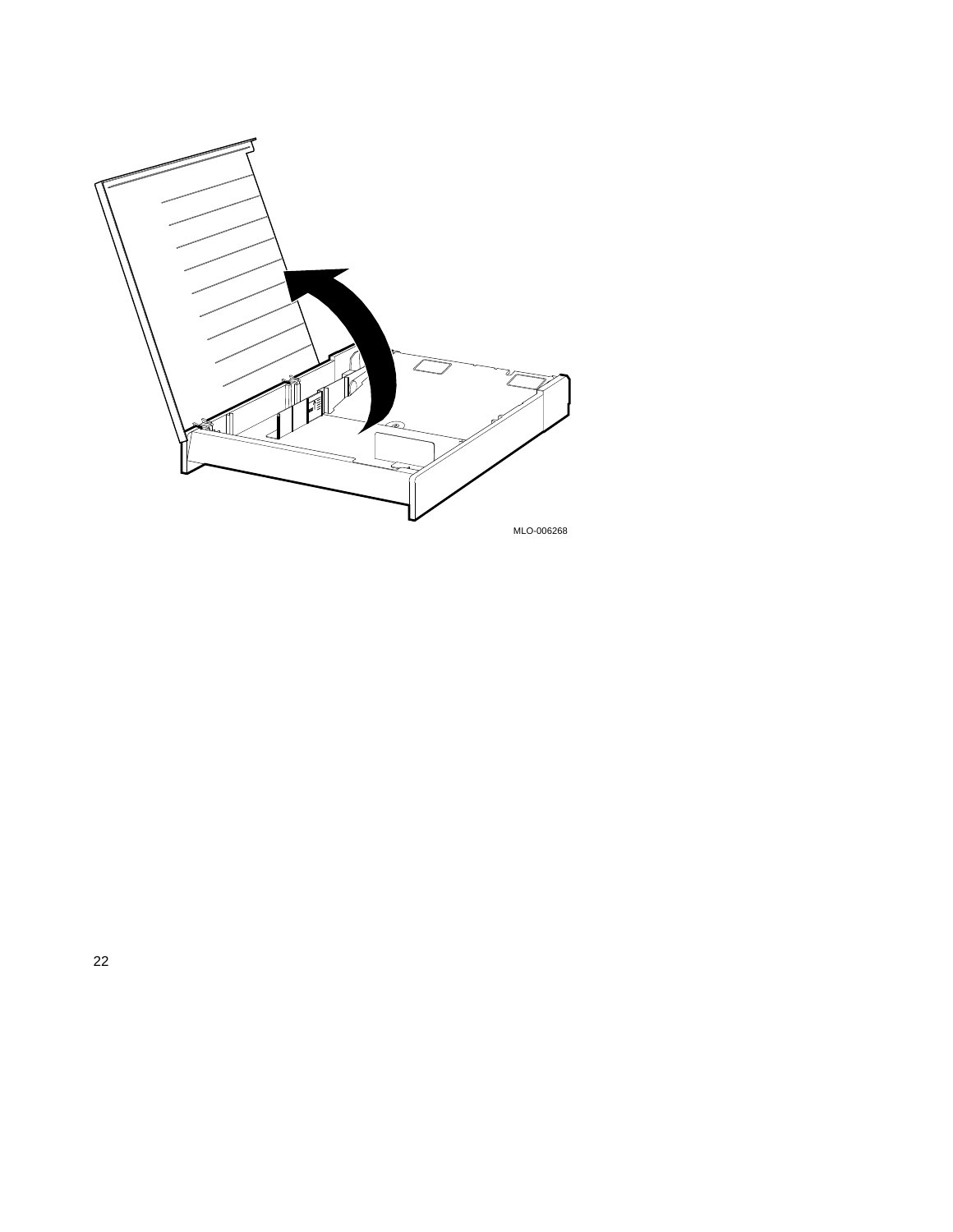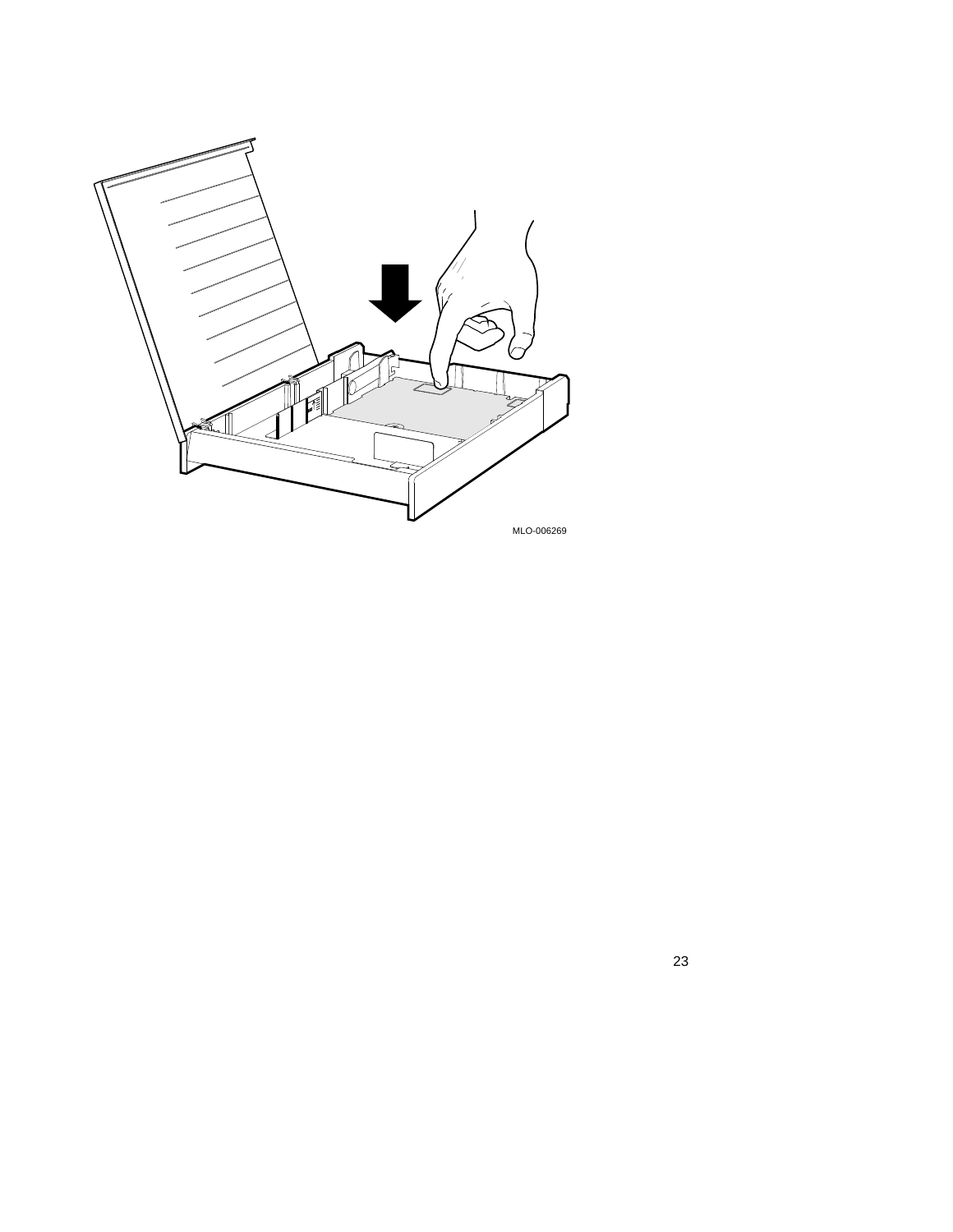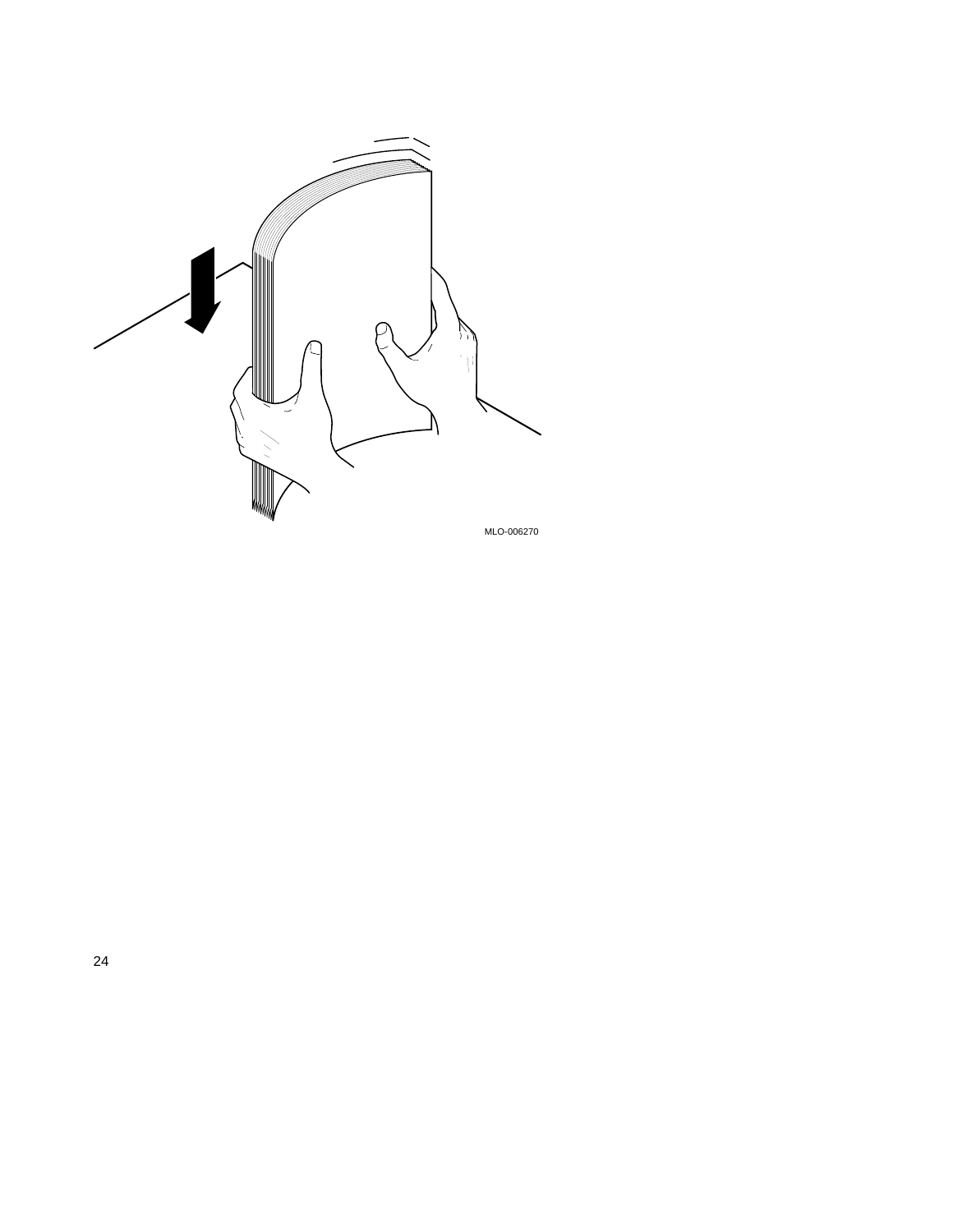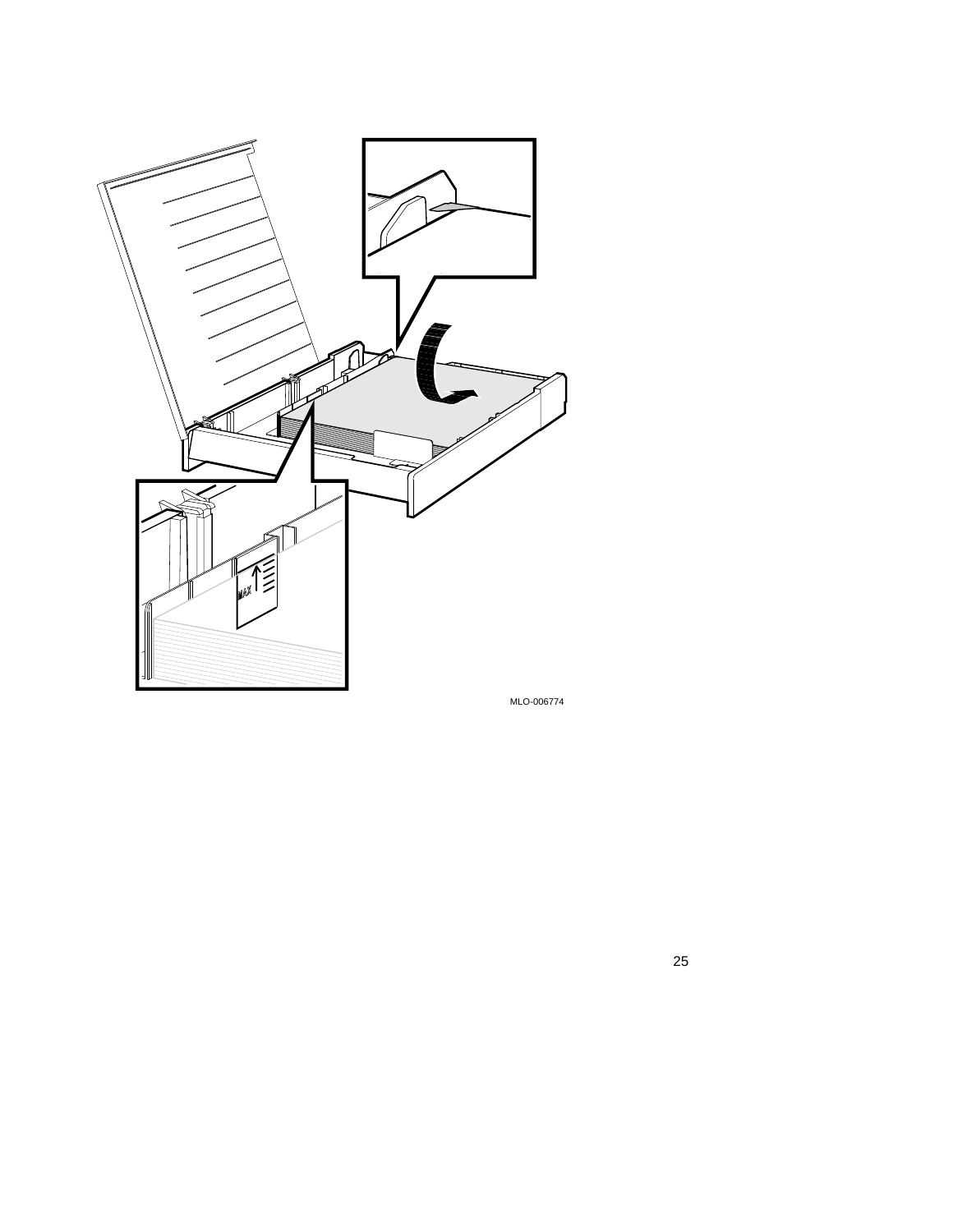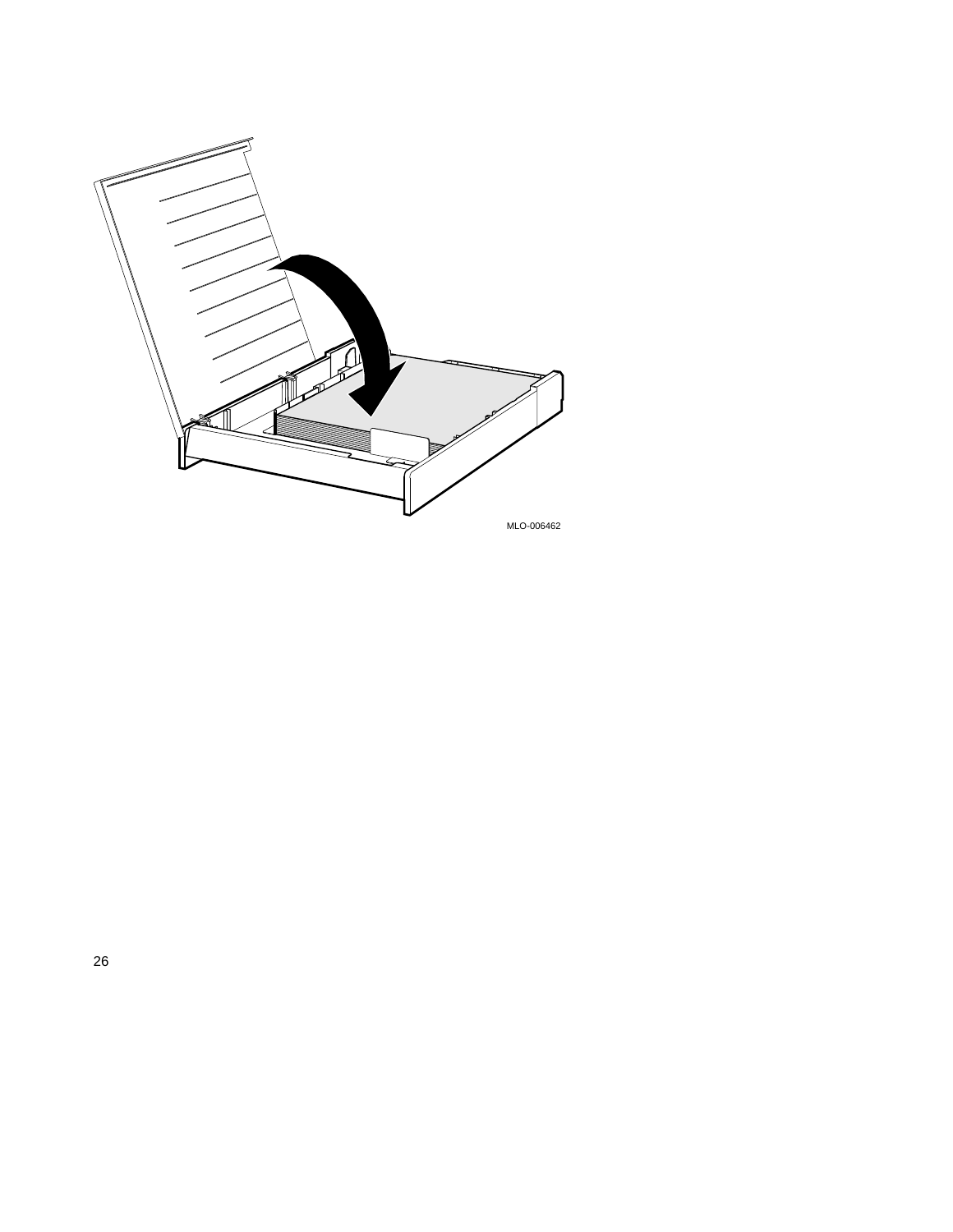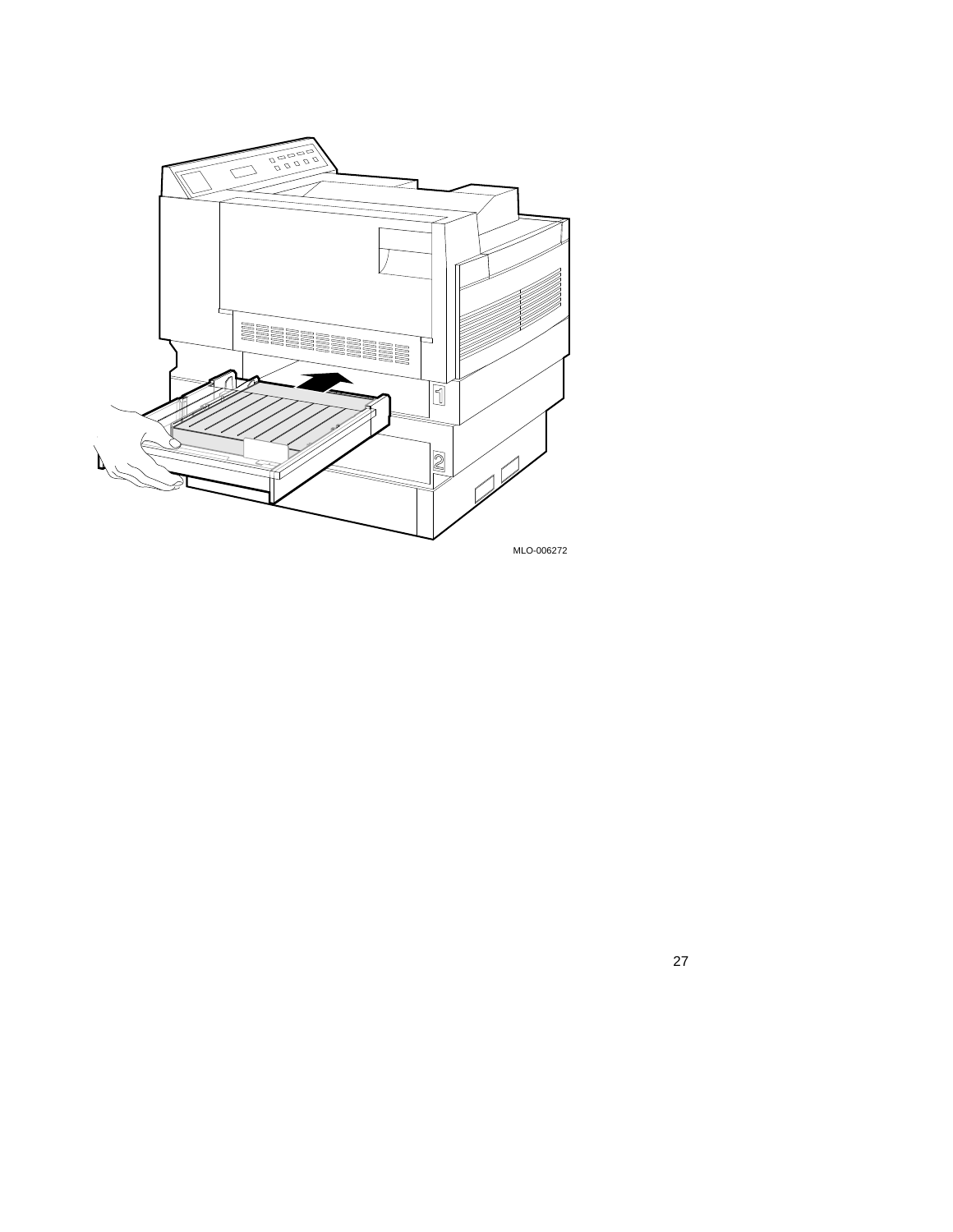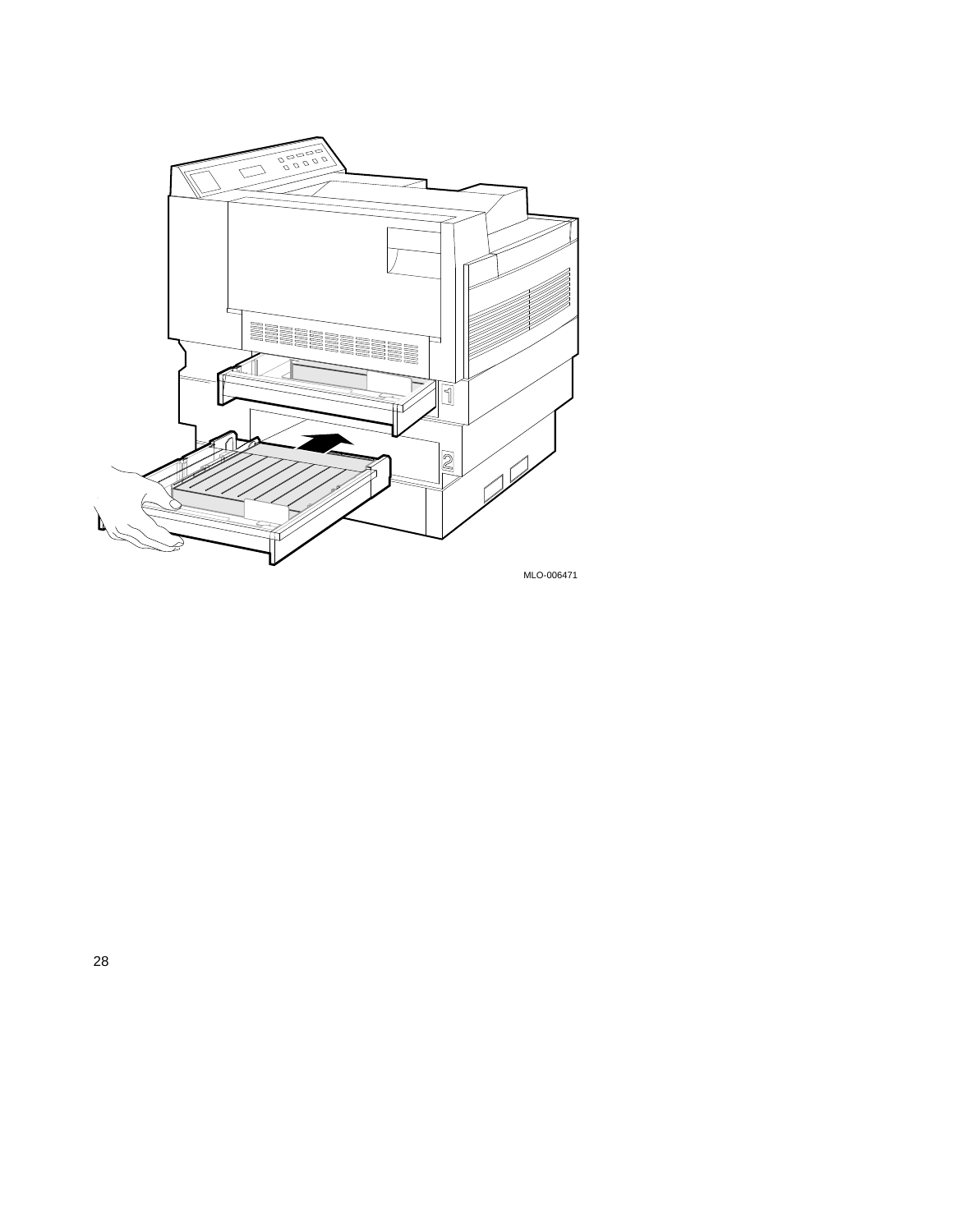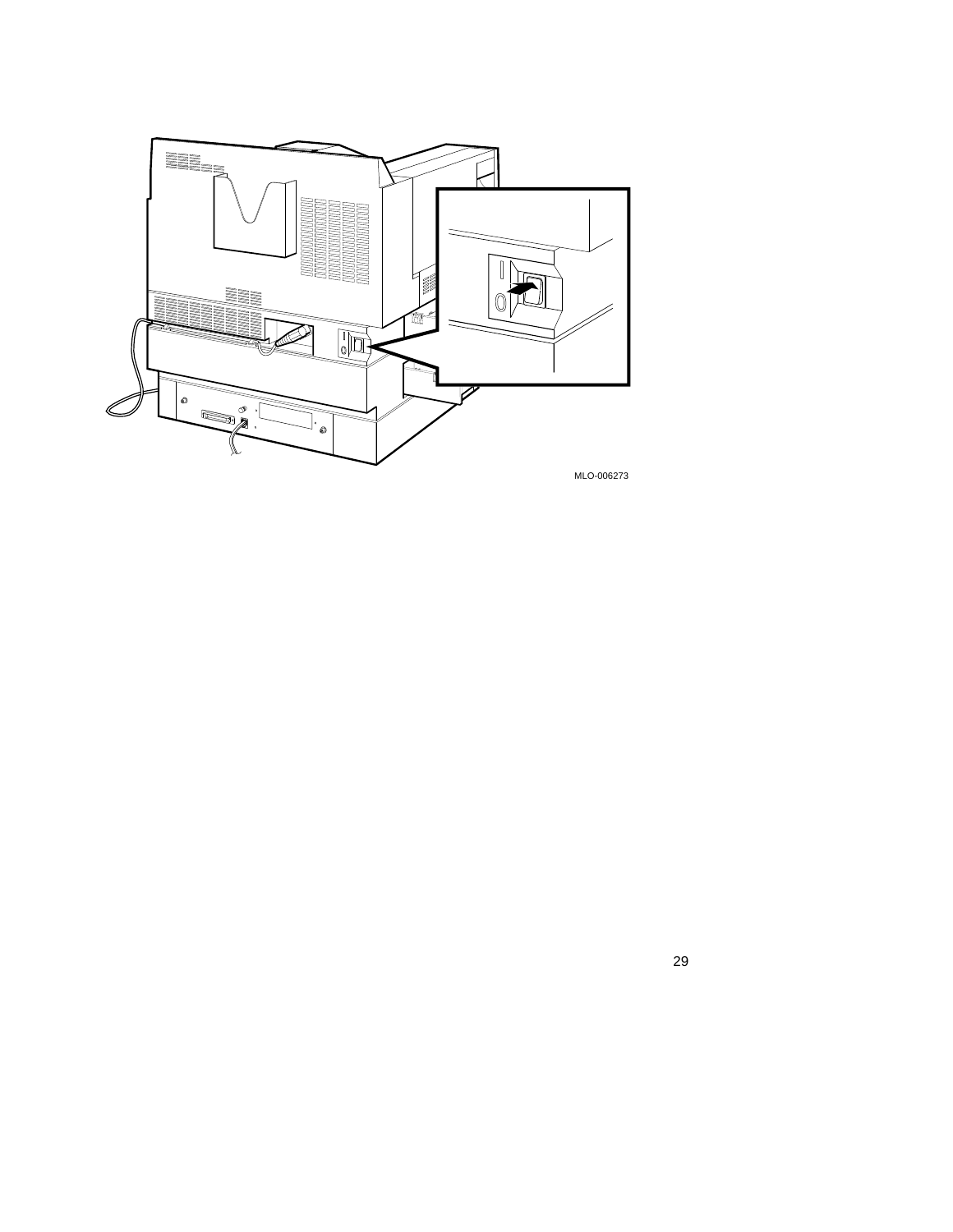